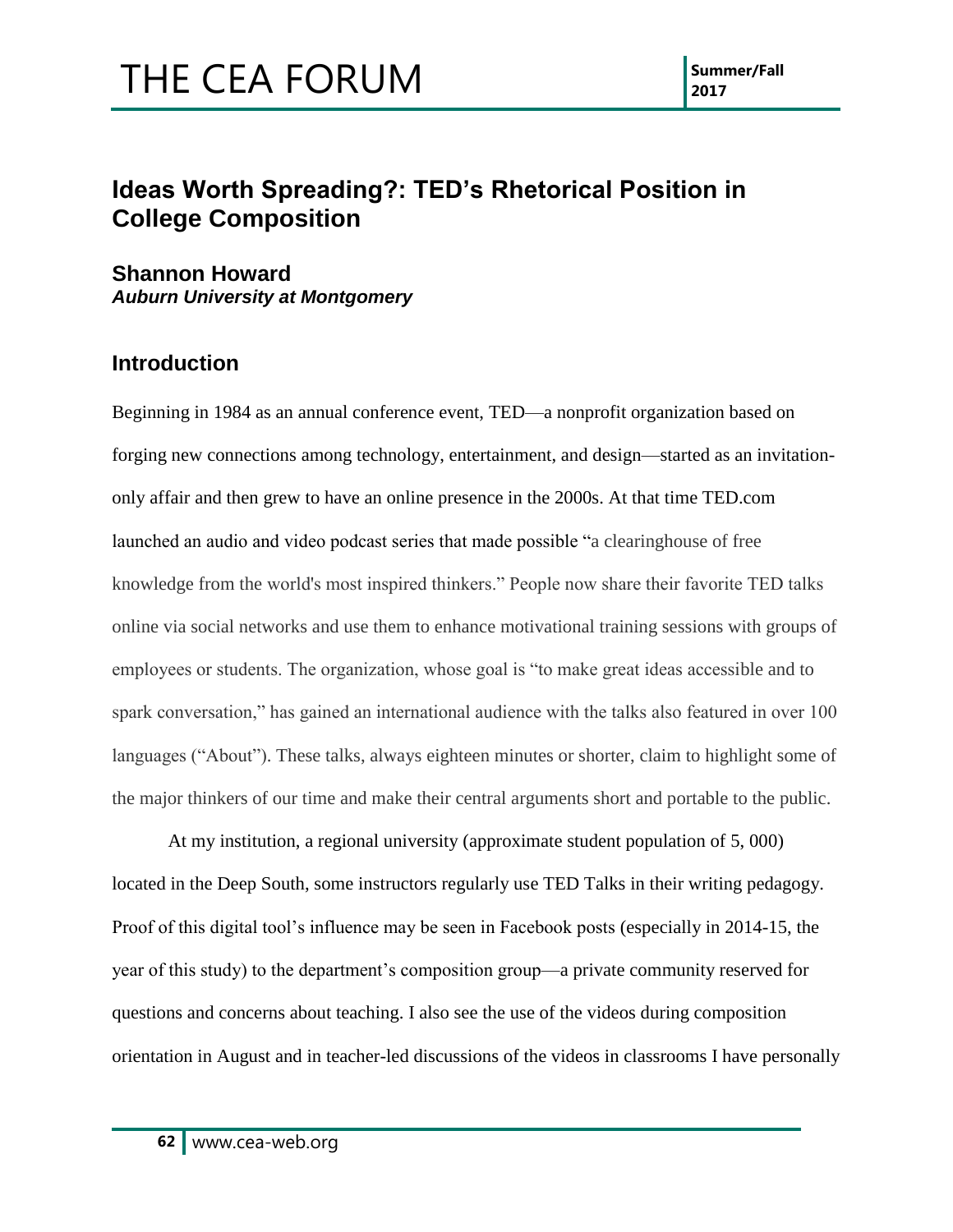observed. Consequently, my first year at this particular campus made me wonder how often TED functioned as a presence in writing pedagogy, and this culture of TED led me to dig deeper into the message of the organization as well as to question what kind of influence its rhetoric might be having on the writers in first-year composition. I wondered how ubiquitous TED videos had become during the 75-minute class periods these instructors taught and how the videos themselves were framed in terms of meeting goals of teaching writing. I was also aware that although education scholars have engaged in research about TED, no study of its purpose has been undertaken by someone in the field of Rhetoric and Composition.

Therefore, I conducted a microstudy in which I interviewed three instructors—teachers I will refer to as Maryl, Kate, and Anne—who identified as TED enthusiasts, and I surveyed our department of composition teachers about their practices involving TED. While the most seasoned instructor (Anne) I interviewed praised TED for its interdisciplinarity and its ability to generate critical thinking, others with less experience were honest about the videos functioning as a fun "break" from lecture or class. Consequently, this study examines the moments when tools of pedagogy indirectly become the heart of our pedagogy and highlights how technology fads might generate a misleading impression of the writing process in general, particularly in the idea generating and brainstorming stages of writing. Additionally, by focusing on idea generation and brainstorming as elements in the writing culture of many composition classrooms, I specifically call into question the TED slogan's premise of "ideas worth spreading" and emphasize the need to follow through on ideas rather than simply disseminate them.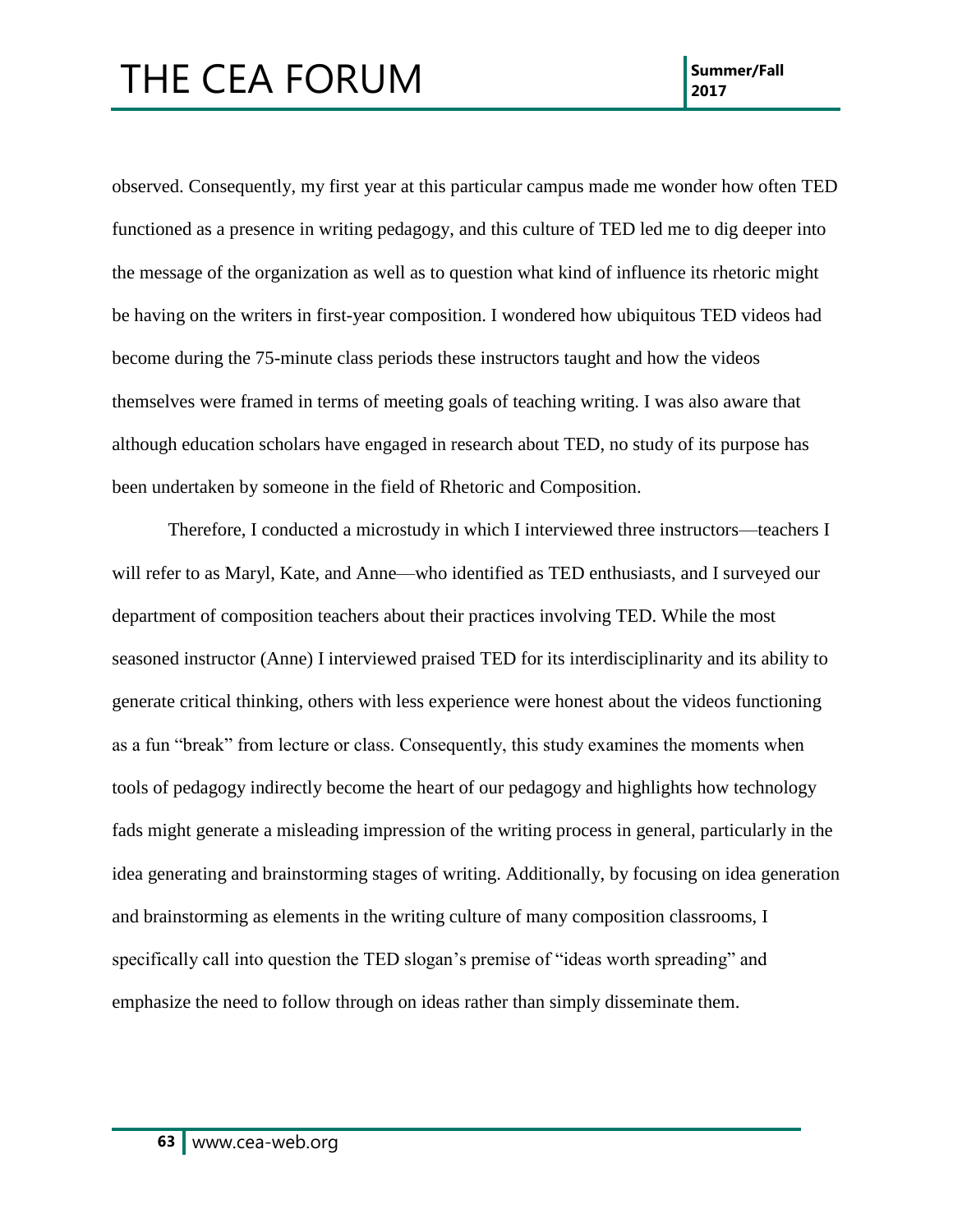Before this project moves into the classroom, it is useful to survey TED's rhetorical aims and mass culture's reception of those goals. While TED certainly has its supporters, some of whom are described in subsequent pages, some critics attack how the organization fulfills its mission. Martin Robbins in 2012 posted a critique of TED videos, describing his viewing experience in these terms: "The genius of *TED* is that it takes capable-but-ordinary speakers, doing old talks they've performed many times elsewhere, and dresses them up in a production that makes you feel like you're watching Kennedy announce the race to the moon." He further characterizes his encounter with each speaker as one that seems illuminating but is ultimately forgettable, where "sixteen minutes later I'm aware of only three things: the talk was awesome, I can't remember anything of substance from the talk, and I'm now watching a weirdly artificial standing ovation." Likewise, Benjamin Bratton warns that having these speakers perform like *American Idol* contestants suggests that ideas are easy to package and solve. He says, "Given the stakes, making our best and brightest waste their time – and the audience's time – dancing like infomercial hosts is too high a price. It is cynical." Bratton further explains that "If we really want transformation, we have to slog through the hard stuff (history, economics, philosophy, art, ambiguities, contradictions). Bracketing it off to the side to focus just on technology, or just on innovation, actually *prevents* transformation."

The phrase "ideas worth spreading," the famous slogan attached to TED.com, now seems widely accepted as a way of expanding one's view of the world. Implicit in this phrase is the notion that the possession of good ideas, however unsustainable those ideas may be in implementation, should be championed as the mainstay of progress in a civilized society. Similar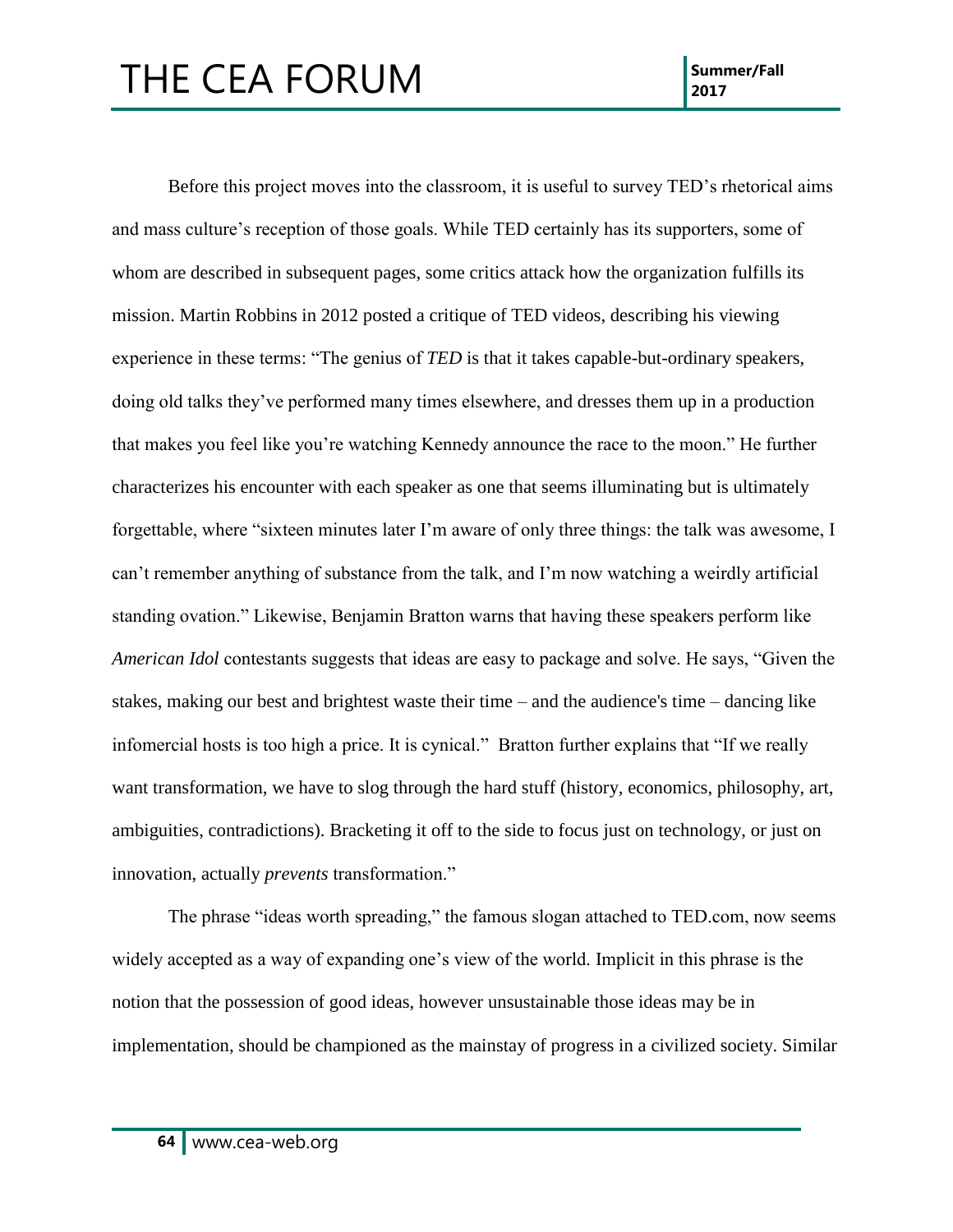words like innovation and entrepreneur have received attention in the media lately, especially when tagged on to the biographies of people like Steve Jobs. The very notion of "ideas worth spreading" calls to mind an argument formerly made by rhetorician Karen Kopelson about the slogans associated with organizations such as Alcoholics Anonymous. In 'Sloganeering Our Way toward Serenity: AA and the Languages of America," she explains that "the more extensive the entry of a discourse into cultural 'consciousness,' the more unconscious our rehearsal of it is likely to be, and thus the more urgent our scrutiny of that discourse" (592). The portability and packaging of a commonplace phrase deserves our scrutiny, even if we accept it as a truism worth repeating. When asked about her fondness for TED videos in the classroom, one instructor at my institution said that the mission of "ideas worth spreading" is central to why she uses the films in her classroom. It inspires students to have their own ideas and to feel that they have a voice worth sharing via written texts.

Part of our American culture is the celebration of big ideas. Diana Senechal explains that a "typical TED Talk gives the impression that one need only feel and believe it to be part of it, like Peter Pan, whose wonderful thoughts allow him to fly. The TED viewer imagines himself an insider, capable of understanding the concepts because they excite him in the moment. Think big, dream big, he imagines, and he will *be* big too" (16). Andrew Russell and Lee Vinsel elaborate on another aspect of this same issue by explaining that while "the pursuit of innovation has inspired technologists and capitalists," we must take into account what happens *after* the spread, however complex it may be, of innovation and ideas. In other words, we must consider that those with the "ideas worth spreading" may not be paying enough attention to what Russell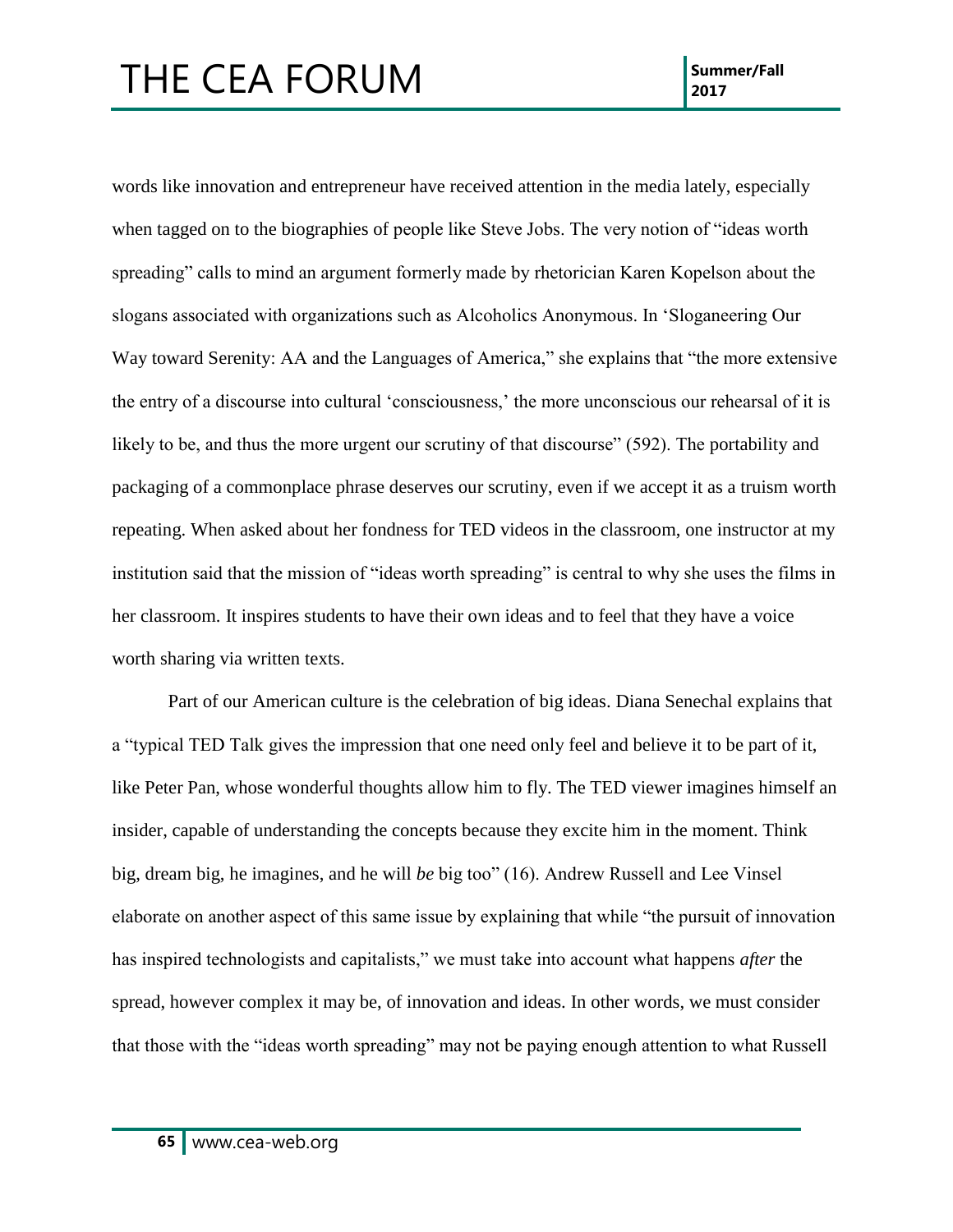and Vinsel refer to as "maintenance and repair, the building of infrastructures, the mundane labour that goes into sustaining function." Put another way, we might consider this way of thinking in a more direct fashion by imagining that Bob the Builder, the famous children's character, did not just ask "Can we build it?" but, as an internet meme suggested, also questions *"Should* we build it?" What are the consequences of an idea? What happens once it is spread? Furthermore, what happens when ideas are not enough to sustain the writer writing? What does writing entail beyond the *having* of ideas and the *spreading* of them?

Finally, the charisma of the speaker who, as Senechal describes, "theatrically" (16) presents the TED talk, is sometimes the subject of parody and derision in our culture. John Oliver on HBO's "Last Week Tonight" aired a recent satire of TED, called "Todd Talks," in which the voiceover says, "Do you love science in all its complexity but wish it could be a little less complex? And a lot less scientific? At 'Todd Talks' we've raised the bar on entertainment by lowering the bar on what constitutes science. Why do we do this? Because you love science, but you don't want to hear its process accurately depicted on the stage." At an independent TED event in New York City, comedian Will Stephen also parodied the TED format in a short sketch. The introductory remarks of his dramatic delivery rise and fall in volume as he mocks the format of the usual TED speaker:

I have absolutely nothing to say whatsoever. *And yet through my manner of speaking, I*  will make it seem as if I do. Like what I am saying is brilliant. And maybe, just maybe, you will feel like you've learned something. Now I'm going to get started with the opening. I'm going to make a lot of hand gestures…I'm going to adjust my glasses, and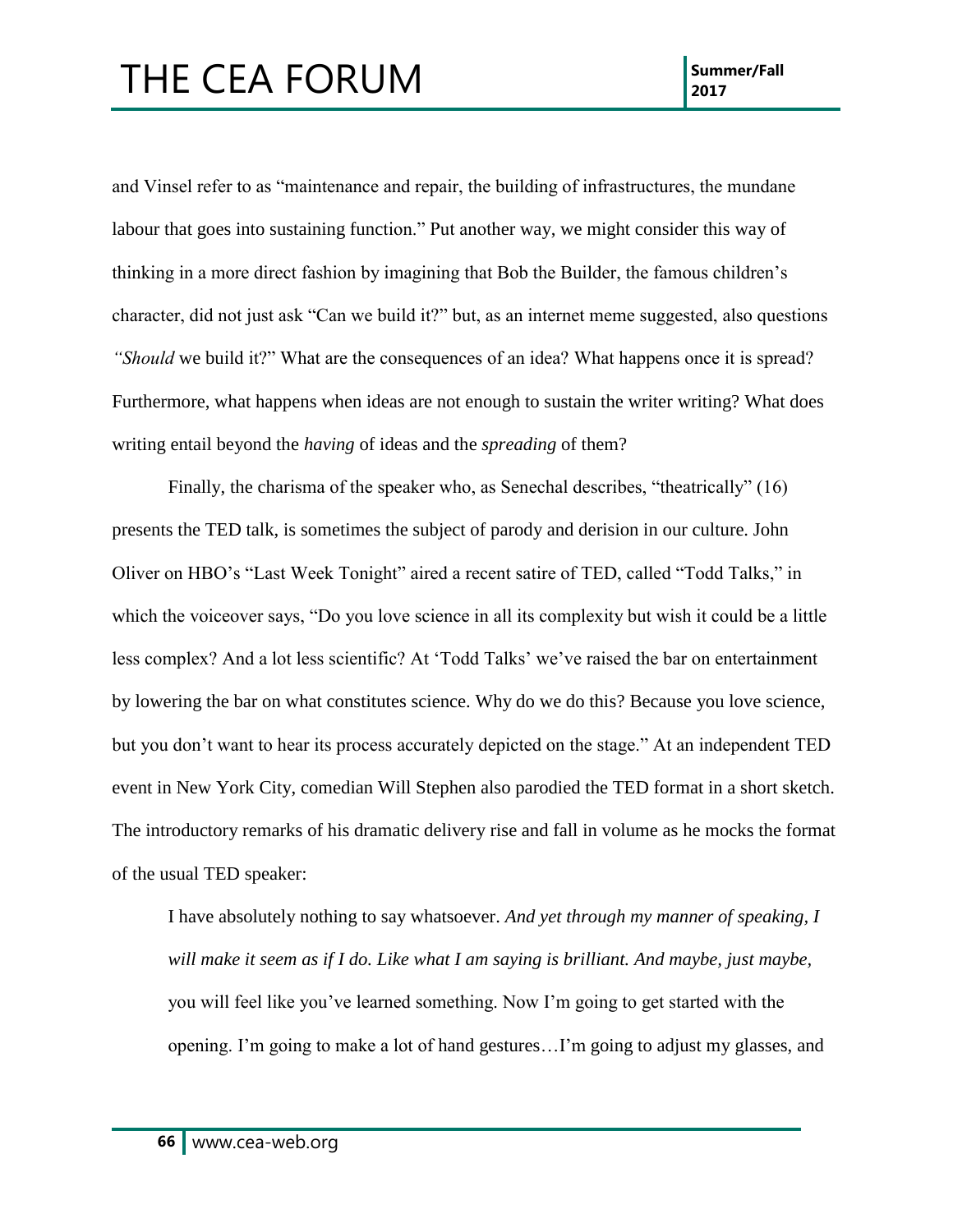then I'm going to ask you all a question. By show of hands, how many of you have been asked a question before? Ok, great, I'm seeing some hands. And again, I have nothing here.

Here we see how delivery itself becomes fetishized as the only rhetorical ingredient that has an impact on an audience. While empathy and connection to audience members is nothing to scoff at, the overabundance of showmanship characteristic of the single TED speaker has emotional pull with some of us, and such pull is substantial enough to give us pause. It should at least prompt us to reconsider what parts of this phenomenon are "worth spreading" in our culture, if the only part of an idea's presentation is its dramatic reveal. Bratton, Robbins, and Kopelson argue important points: the notion that any organization can choose ideas worth spreading and captivate us with them in a limited amount of time is worth scrutiny. It is particularly important to study if these videos become regular tools in the composition classroom.

#### **Methodology**

My research began informally as a series of observations of TED videos used inside and outside the classroom (on the composition group's Facebook page, the observation of adjunct instructors, and the use of videos in composition orientation in August). I then applied for IRB approval through my institution and received expedited review and approval to administer a survey and to interview teachers. Fourteen instructors completed the six-question survey on TED videos and returned it to me during the spring semester of 2016 (see Appendix). The survey allowed teachers to skip questions or select more than one answer. Questions addressed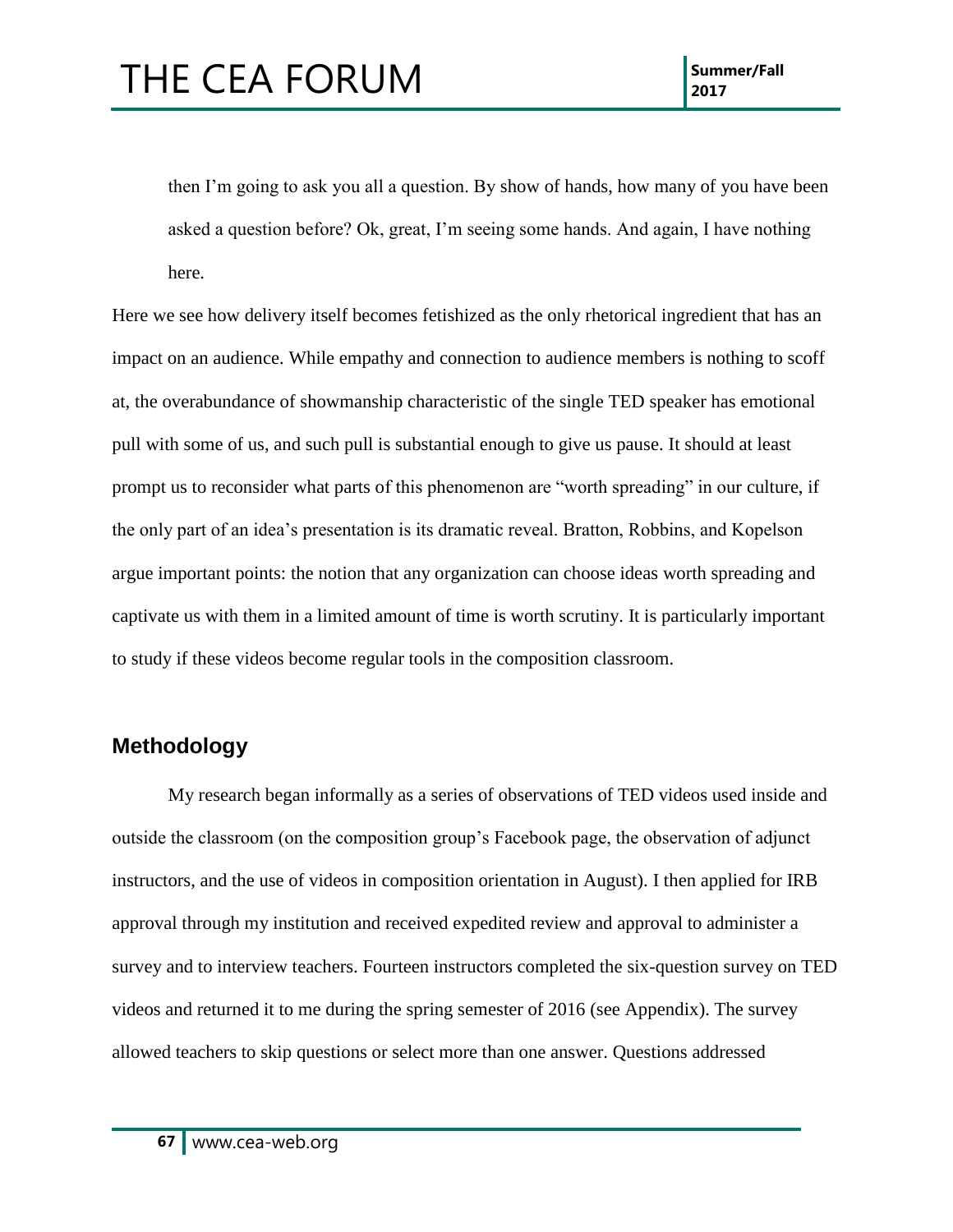frequency of TED video use, instructor familiarity with TED's mission, criteria for selecting videos, and connection to writing pedagogy. I also asked teachers to indicate where they first encountered TED videos, and I asked them to explain what kind of discussion followed the viewing of the video in class (focusing on inspirational parts of the message, the limitations of knowledge shared, critique, or summary of main ideas).

I then followed the survey with three interviews from instructors. All three were women with varying degrees of experience in the composition classroom. In selecting instructors to interview, I contacted four instructors who had previously posted TED videos to our composition group page or had talked publicly about their love of TED. Only three instructors responded to the request. I asked seven questions in all:

- 1. Describe what you like most about TED videos in general.
- 2. Identify points in the semester you are likely to use TED videos.
- 3. Explain how you use TED to teach students how to write.
- 4. Why do you think TED videos are valuable to your pedagogy?
- 5. How do students respond to TED videos?
- 6. In what ways do you want students to use TED in research projects?
- 7. What else would you like me to know about your use of TED videos?

After interviews, I recognized that the question about research would be less fruitful since one of my instructors had not taught such a course yet (our institution teaches research in the second semester of composition); therefore, there is less attention to perspectives on research than I originally planned to share. Of utmost importance to me was the question about how TED helps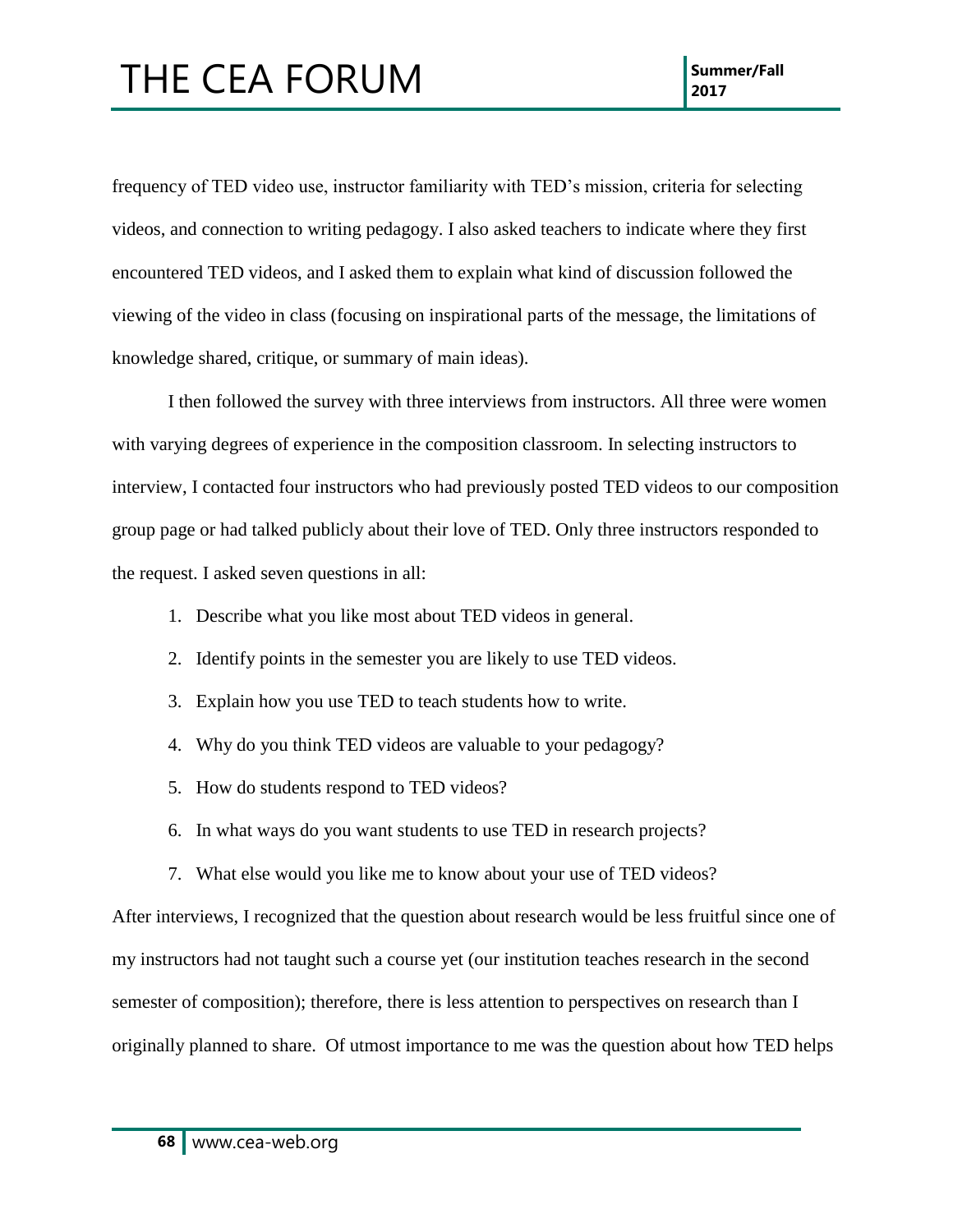our instructors teach writing, with the other items playing a secondary role in depicting the experience of sharing these online resources with freshmen.

Before sharing results, I will explain how the composition program's philosophy shapes daily activities inside the classroom. Perhaps not surprisingly, the background theories that most regularly inform the first semester of composition courses at our institution could be considered a combination of early process theory and social constructionism. Evidence of this merging of the notable 1970s and 80s research (see Emig, Murray, Bartholomae, Bruffee) can be found most specifically in the in-house guide to composition created for students to purchase in our bookstore. The version given to students in 2015-16 encourages those in first-year writing to "create time and space for workshop" and to "look at [their] work in multiple stages" (6-7). Likewise, there is an emphasis on academic writing and an understanding of how genre works to shape a specific moment of communication (2).

Second-semester writing courses focus more specifically on research and are themed to create common topics of discussion. These topics range from popular culture texts such as *The Walking Dead* to more global studies of topics like immigration. Each instructor is permitted to select his or her theme for the second semester. Both courses rely on the study of the writing subject as she situates herself in a discourse community (Sanchez; Bartholomae) and learns to "join the conversation" of academic thinkers (Burke; Graff, Birkenstein, and Durst). However, instructors, by teaching a themed approach to research and discussion, reflect the cultural studies approach to composition by treating TED videos as texts, or artifacts, worthy of attention (Sanchez 67; Harris 11).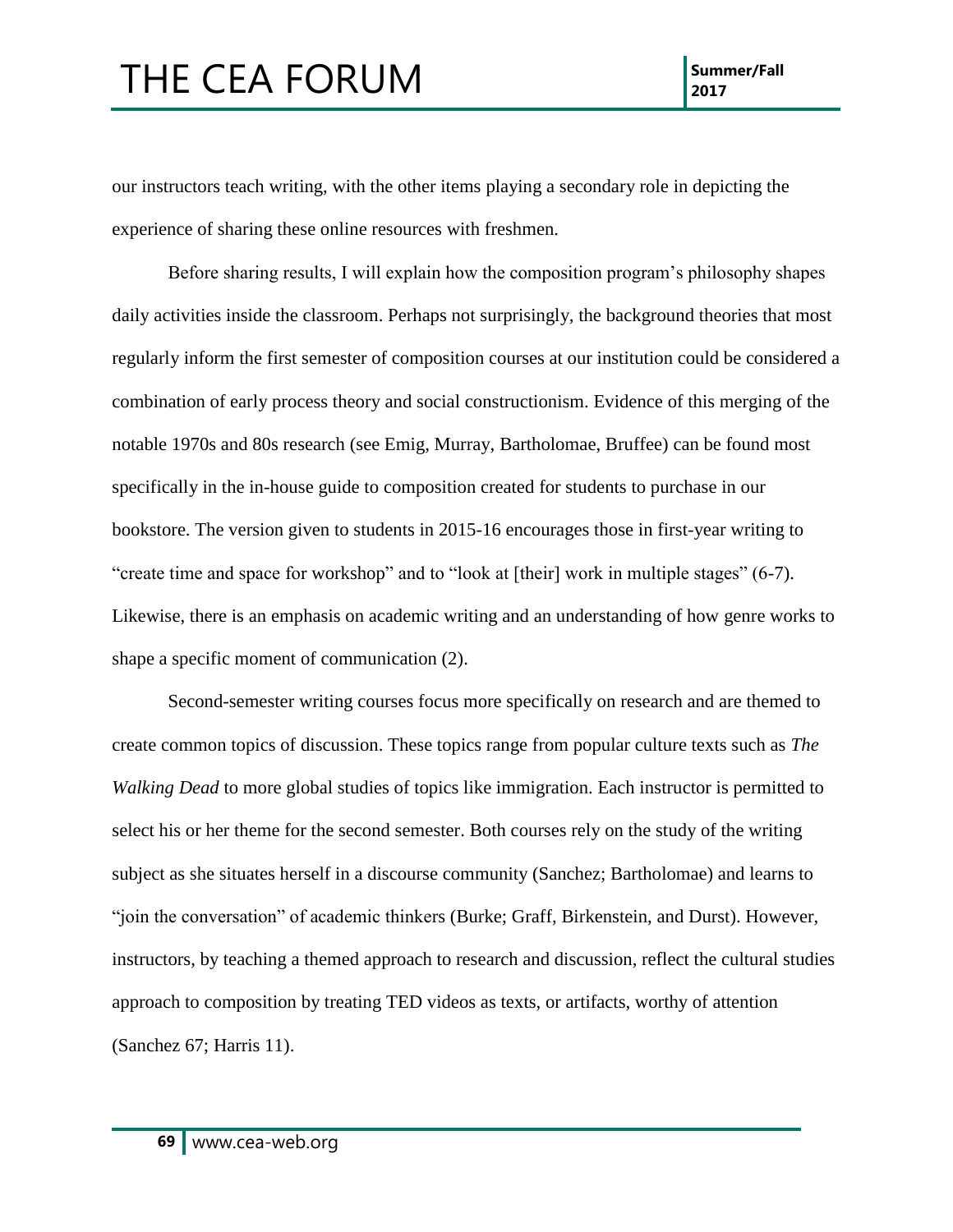#### **Results**

In asking teachers how often they used TED, half of the respondents agreed that they used it approximately three times a semester (Even two instructors indicated that they used the videos three times or more per month). The last six respondents used TED sparingly, with once a semester being typical for their writing class. One instructor Maryl indirectly refers to this lack of curricular cohesion in her first semester of composition instruction when describing her use of TED:

I use them in Comp 1 more than Comp 2 because Comp 1 is…Comp 2 is focused much more with research and following a particular path…Comp 1 I feel is…uh…more free form I guess. I use them all through the semester in Comp 1. I, um, since we do a blog post and there was a stage where they were supposed to do 70 blog posts a semester…I would play them sometimes every day when I first started using them and was full of TED vigor. Um, and I played one and just say, what do you think about that idea? Or,

you know, say a few words and let them blog on what they heard in the TED talk. Here we can see how composition as a field leaves some teachers feeling uncomfortable with what they perceive to be the amorphous workshop model of the fall semester. I had observed this particular teacher's classroom in a previous semester, so I knew she often turned to TED videos when searching for ways to diversify her class content. This is not to suggest that TED should *never* serve as a writing prompt designed to open the class with an idea that inspires or provokes thought. What happens, in this case, is that the "TED vigor" that Maryl describes becomes class content directed mainly at the formation of a series of blog posts. In this case, we don't know if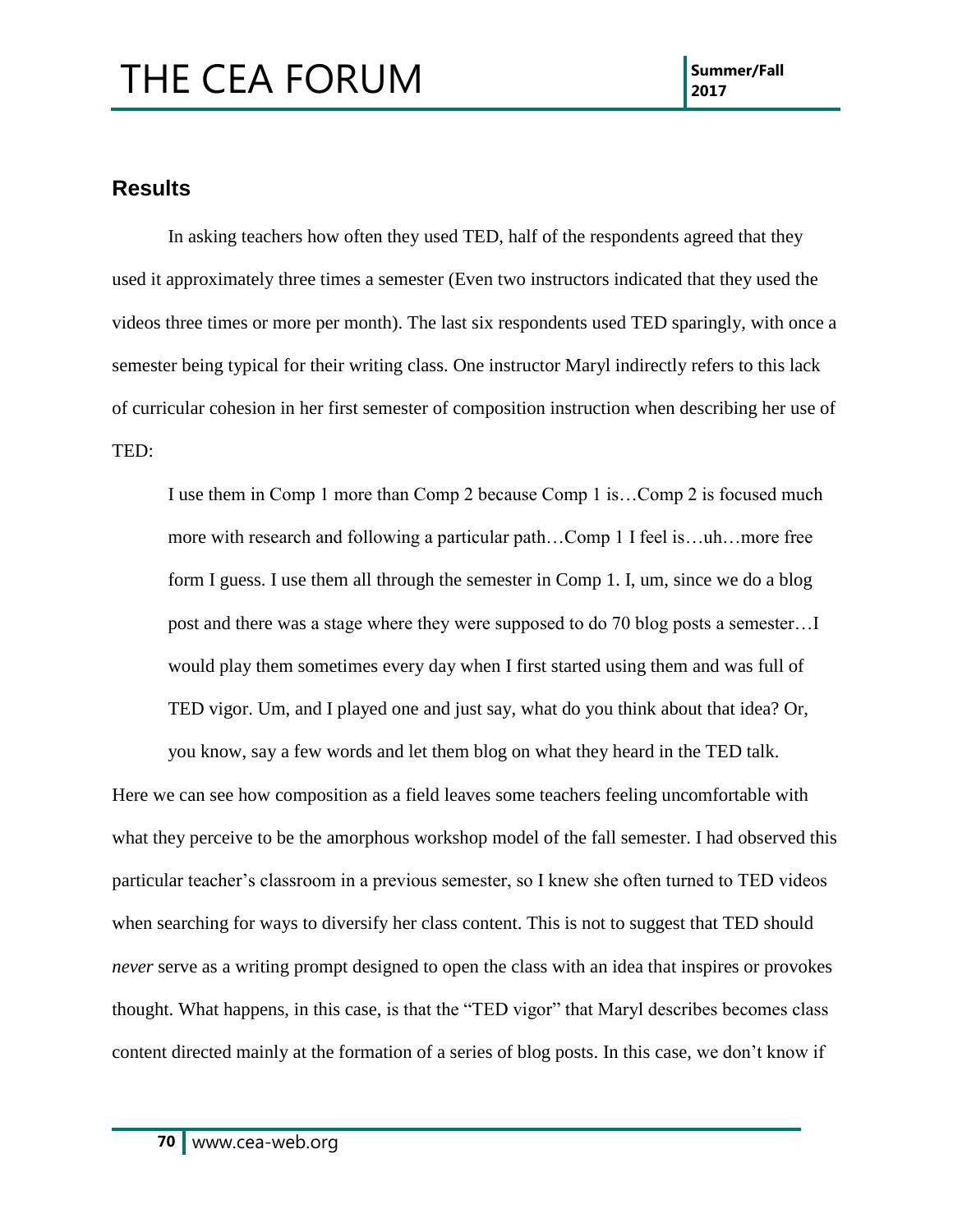the blog posts are ever read or evaluated by the teacher; rather, we just know that "70 blog posts a semester" is the norm for this classroom.

What often happens is that a TED talk shared by the composition director during orientation models a cultural studies approach that informs what writing instruction looks like in composition. While the director may share the video only to inspire or encourage teachers who are new, the message received may be that a video like that can do the same for students if a teacher feels uncertain about how to use his or her time in a writing classroom that draws primarily from cultural texts to fuel its momentum. In my survey, I asked teachers where they had first heard of TED videos and 70 percent of instructors noted that they had either first been exposed to TED through a workshop connected to their employment and/or through a previous college or graduate course. This suggests that TED enthusiasm is being handed down from instructor to instructor more than it results from organic searching and thinking on the part of the teacher herself. Certainly, teachers are known to share resources and this sharing is part of building a community. Still, it is significant that only 30 percent answered that they found TED through their own online investigations or from a family or friend. Even students take part in sharing TED Talks with their teachers and friends: Anne mentioned in her interview that she especially grew excited when "they've even found TED videos and sent them to me—'hey, this sounds like what we're doing in class."

Indeed, most teachers at my institution use TED to teach idea formation and to emphasize a personal theme or approach to their writing class. On the survey 13 of 14 teachers mentioned idea formation (or selected it as an item in "all of the above") as the goal behind incorporating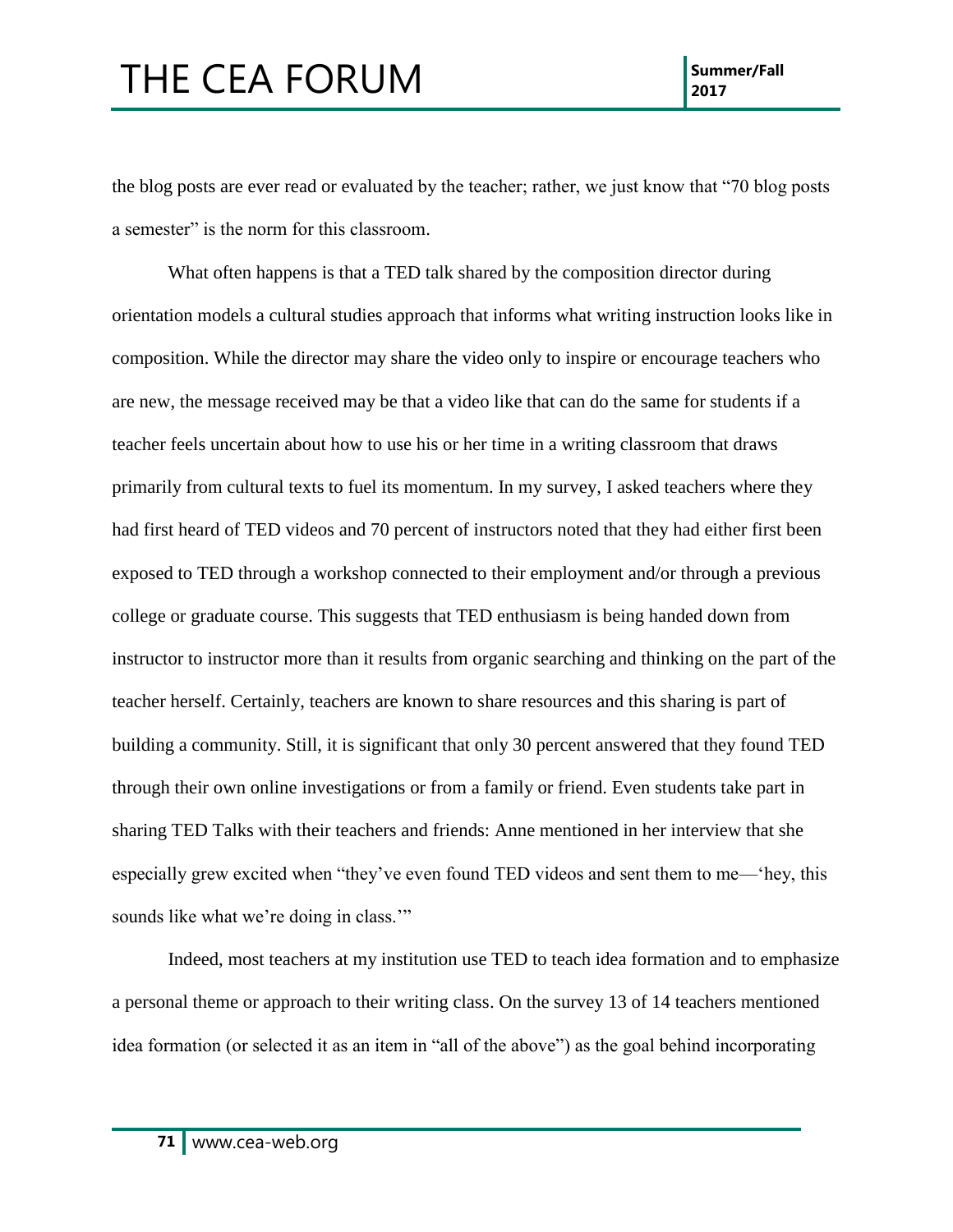TED, and 11 out of 14 noted that they chose these films based on their individual class themes. While themed courses in composition raise many questions about composition's scope and sequence (see Adler-Kassner, Sirc, Finer, Friedman, Wardle, and Downs), lack of time and space prevents me from engaging fully in the history of that particular argument. However, what is important is the manner in which theme might eclipse writing itself as the primary objective in composition. One might then argue that TED, for some instructors, becomes a new pop culture text in the classroom, able, through its nonfiction and documentary quality, to seem more pedagogically sound with its connections to technology, entertainment, and design.

When surveyed, teachers indicated that when they showed TED videos to their classes, only two instructors noted that they follow the viewing with an emphasis on the inspirational qualities of the speaker. This is actually significant considering the lampooning mentioned earlier that surrounds TED talks and the speaker's ethos. Instead, two-thirds of these teachers said that they either encouraged students to critique the knowledge presented or asked the students to summarize what they heard. However, no teachers selected the option to "stress the limitations of the knowledge shared," which raises some questions about how well students recognize what Benjamin Bratton referred to as the "American Idol" quality of the videos themselves. What complicates this matter even more is that instructors indicated that they were not well acquainted with TED's history or mission; indeed, two-thirds of the respondents had "little" or "not really" any knowledge of TED's rhetorical aims. This result makes it easy to see how the limitations of knowledge would not make it to the forefront of a conversation about what TED speakers espouse on film. Without a full history of how TED developed as a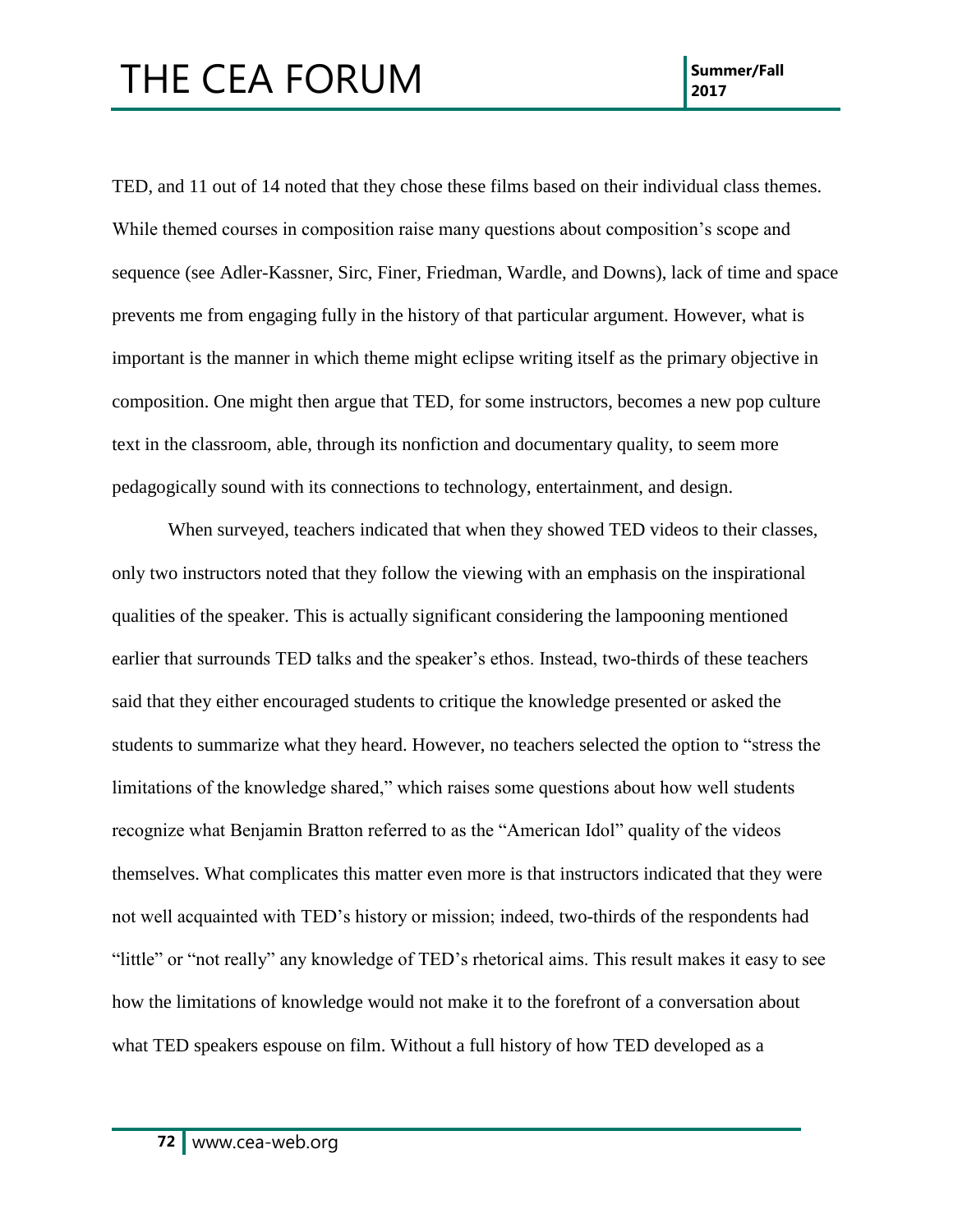conference, we may fail to indicate to students the limitations of a talk designed to encapsulate only the key points of an idea rather than the idea's full evolution from hypothesis to systematic inquiry over time.

Another consideration that must be addressed is the notion that vocalizing stimulating ideas, as a practice, is by nature an incomplete task. TED's mission, to share "ideas worth spreading," does not address what to *do* with an idea once it is discussed. As Kate explained, when asked why she thought TED videos were valuable to her writing pedagogy: "The talks themselves I like because they're short bits of information. There's enough to chew on for a while and to expand later on if you want to." She goes on to say, "I don't expect them to teach the class for me, but they…they plant the seeds, the little seeds of thought that maybe in [future] composition classes, in other courses, will sprout forth into 'oh, that's what she was talking about.' That's what that is…so…um…they're not the whole story. I just think they're a good jumping off point." Anne agrees and says that the magic of TED Talks is that they "bring the students to a new way of thinking" but do so in a way that is "accessible" and "brief enough to keep their attention."

The "jumping off point" that Kate mentions is important because I question to what extent we fetishize the generation of ideas as the main part of writing success. Are students brought to the "new way of thinking" that Anne mentions via an immersion in ideas worth spreading? Kate explains that one of her favorite TED videos is one by the author of *Eat, Pray, Love*. and she establishes why: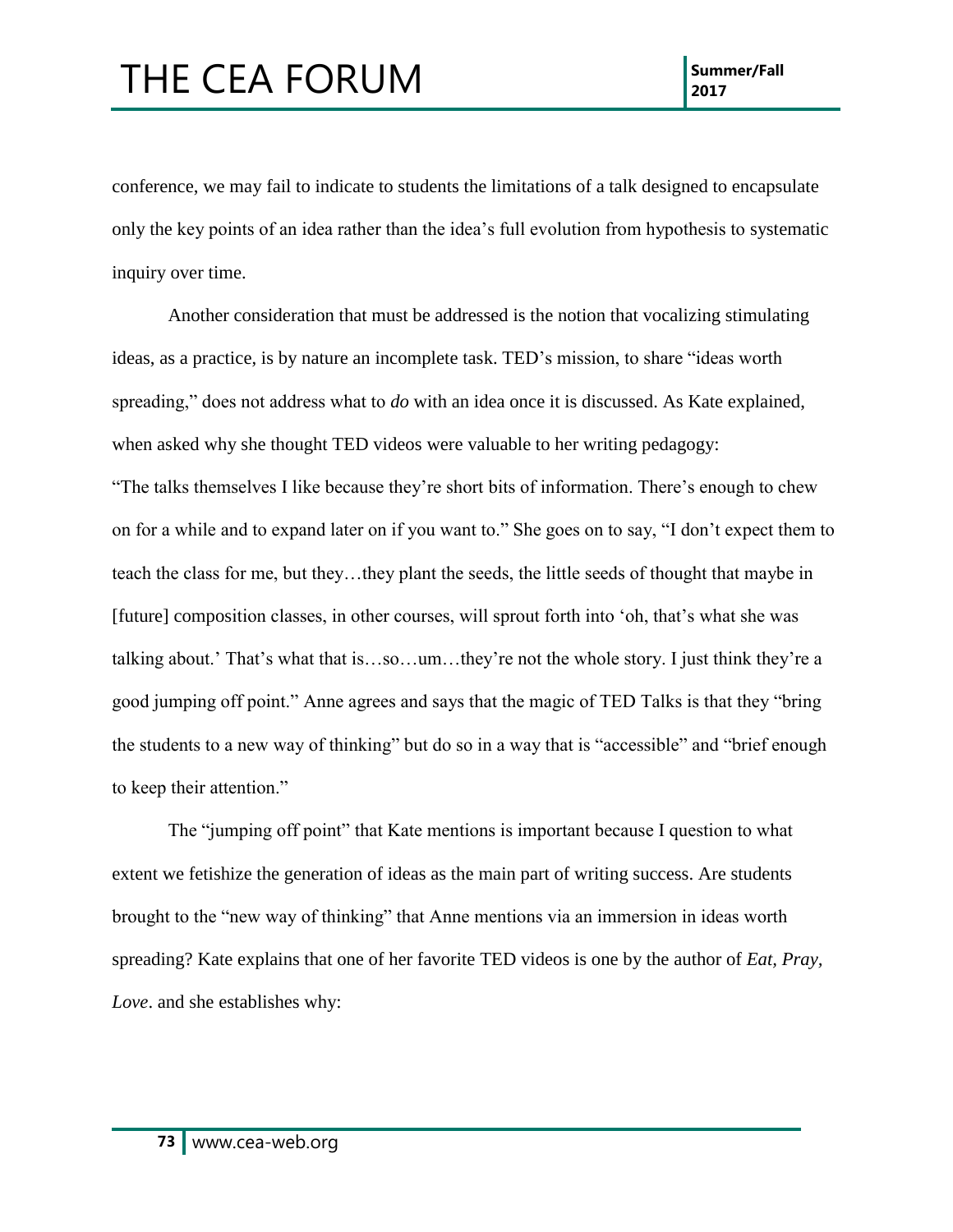Gilbert says that writing is work, even when you're writing fiction; it is work, and some days you're going to nail it, and some days it is just going to be this torturous slog, and I like to play that sometimes to show them that…you can get famous from doing this…that you can do this really, really well, but it is still a JOB. It is still something that you absolutely have to do and you have to work at it. People are not born perfect writers.

Here the teacher admits that writing and idea formation are not easy processes. Nevertheless, she also, in the same answer, addresses the idea of fame and writing for a living as achievable goals. She mentions in an earlier paragraph how TED videos "plant the seeds" and provide a short "bit to chew on for a while." These "little seeds of thought," while easily and seemingly effortlessly packaged in a TED talk may often not shed light on how to handle the "torturous slog" of working through a draft. My data suggests a disconnect between what instructors value in TED's messages—short, inspirational, and thought-provoking—and what their students actually confront in writing—something hard and torturous, a slog. If the TED talks demonstrate how easy and personal an idea may seem on the screen, then the process of making an idea come to life on paper is rarely as effortless or intimate. Kate describes her love for TED in terms of this intimacy it seems to foster: "I like…how they're personal…how the crowds seem to be small…and the way they have them set up with the camera work and everything else…you see the people's reactions so you know that you are feeling the same thing that they're feeling. You're laughing when they're laughing...it's almost like being there the way they have them set up." Indeed, there seems to be an ease and intimacy to the ideas TED speakers impart, and identification with audience members results almost immediately. Conversely, in our writing,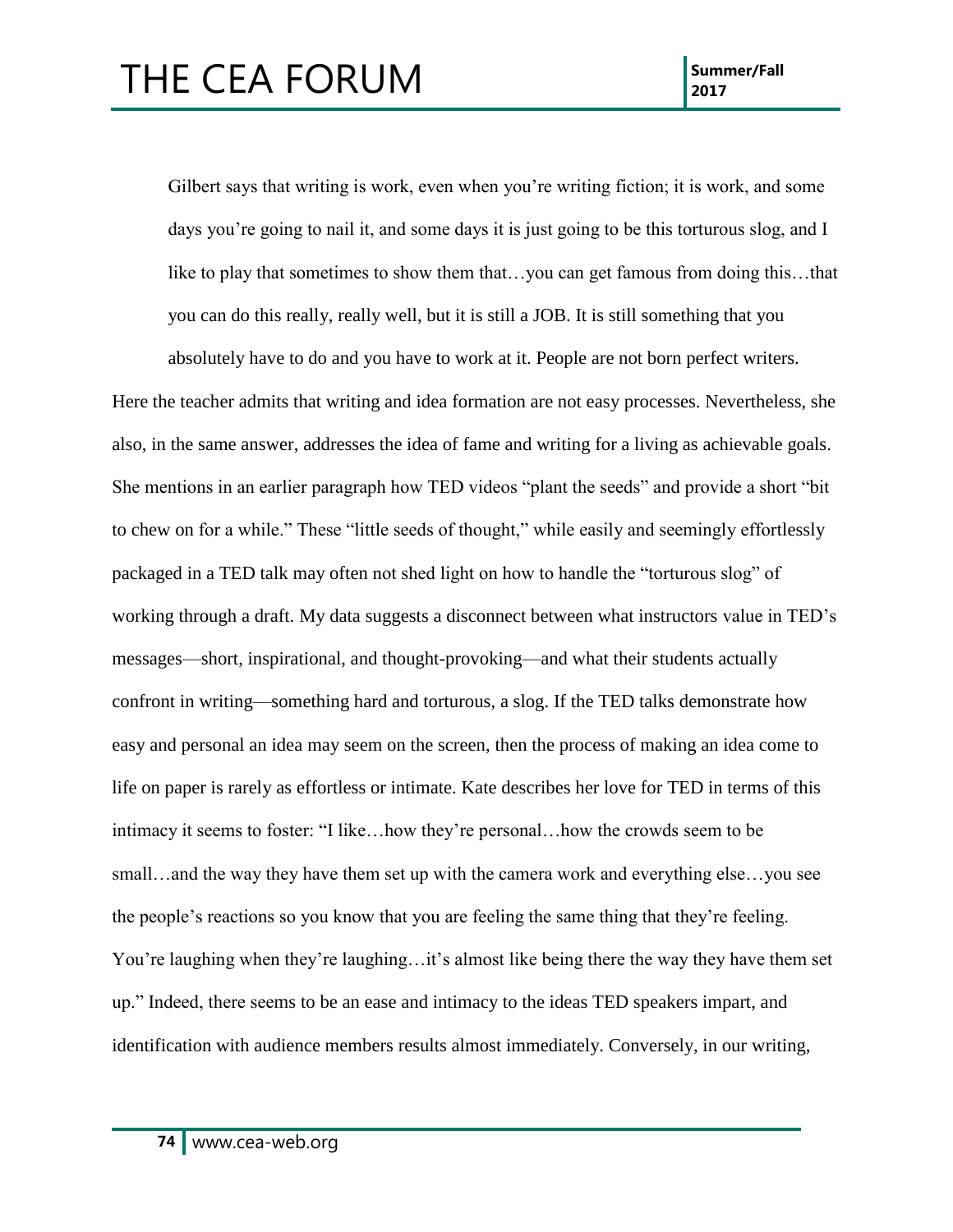this same effect may take years to master. This ability to identify and make audiences immediately comfortable is something that speakers who have worked for years on their projects might easily achieve on the small TED stage, but first-year writers often struggle to create an audience-driven project after years spent in high school testing situations.

Teachers most frequently commented on how TED functioned as an alternative to the traditional lecture. This echoes research done on the lecture as a pedagogical tool that has evolved over time. Friesen explains, "The dynamic and multimedial mix provided by the Web presents many possibilities for the lecture that can confirm its current—and longstanding—role as creating a living present for conversation…Not only does the lecturer, in a TED talk, for example, perform for the live audience on the occasion of the talk itself, but his or her lecture is situated in a quasi-conversational context when it is embedded in YouTube or elsewhere in the Web" (101). Anne champions the TED Talks because they feature "fascinating individuals, enjoyable individuals, it's entertaining and it's compelling so…it's not me lecturing." Likewise, Maryl is worth quoting at length for reporting honestly:

I never got the memo about…um…class participation and uh…that's not it…what do you call it.…student-led assignments and um…mostly I lecture a whole bunch…that's what I'm trying to get at… I mean I am a facilitator but I do lecture a lot…and I'm sure they get tired of me talk so…I think that TED talks are good for…they can hear other people talk…I mean…other people with better jokes, uh, you know, other people with wildly different walks of life if then, you know, I hope they get something out of it. It's like when you're in the  $3<sup>rd</sup>$  grade, hey it's time to show a movie, yay, film strip, yay.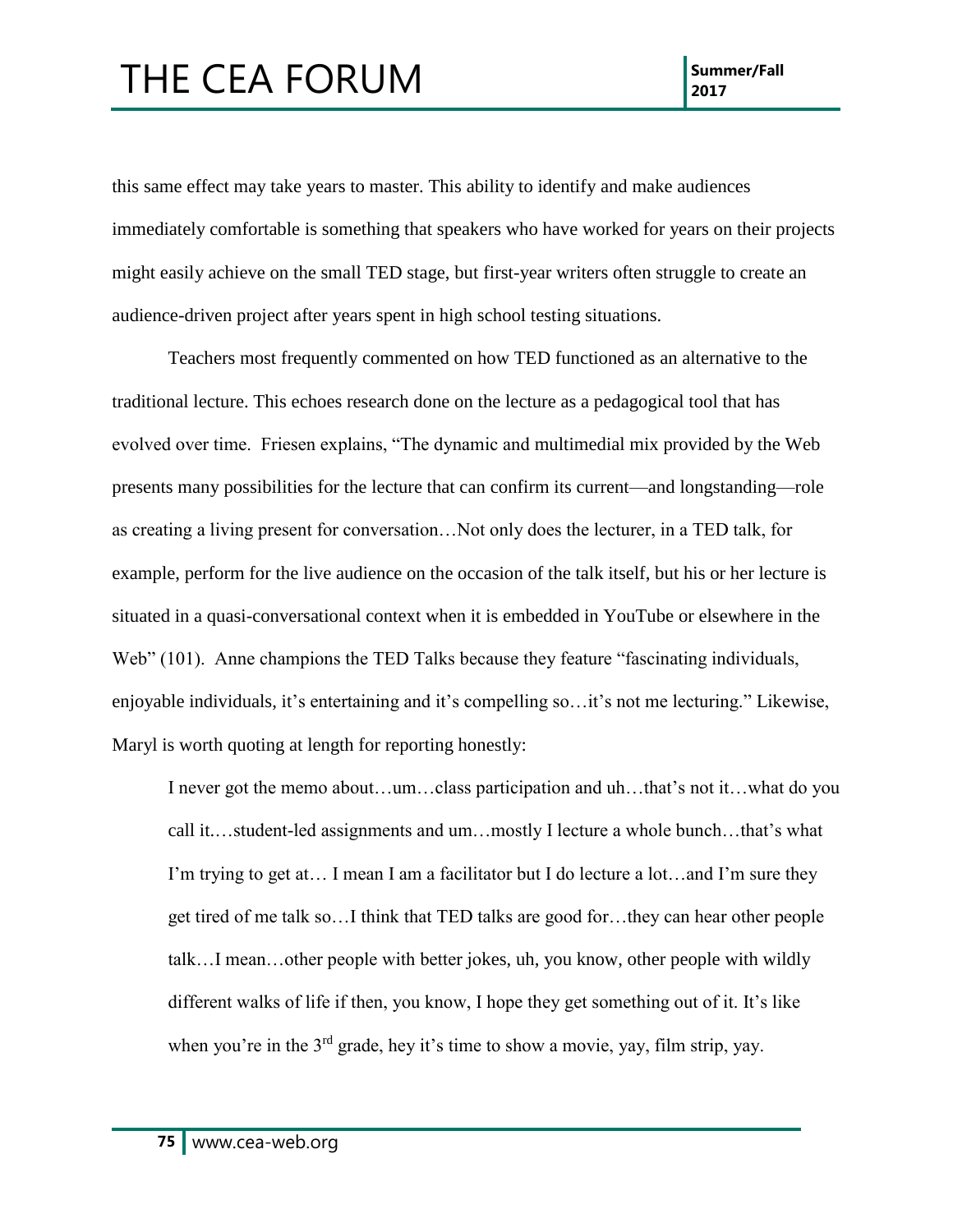Here we see the emphasis on lecture fatigue being mediated by the presence of something packaged in a multimedia form. The throwback to third grade illustrates how dependent some teachers are on these kinds of resources. Rather than chastise or fault these instructors for lacking the appropriate tools to teach writing, I argue instead that we must consider a revamping of our professional development for writing instructors so that tech itself is not praised as an antidote to the traditional classroom.

#### **Discussion**

Novice teachers' adoption of TED videos as a writing prompt and source of inspiration need not trouble us, according to some. Education scholar Lisa Davia Rubenstein comments that such videos "provide relevant content that informs teachers of best practices, current issues, and innovative future possibilities" (266). If this statement seems reasonable, then what might go wrong, if anything, when we share TED in a composition orientation? In a professional development workshop? Or with our students?

To start, ideas are rarely as neat and tidy as TED suggests in the fifteen to twenty-minute viewing of the talks. Anne, the teacher with the most experience in a writing classroom mentioned how the videos were "perfectly packaged as an engaging, active mode of illustration." She stresses that the enjoyment comes from a student viewing something short enough to illustrate points that an eighty-dollar textbook sometimes fails to make to a student audience, particularly since, as she has observed, "textbooks are written from the point of view of the instructor." This idea of online resources being "perfectly packaged" is something that Bronwyn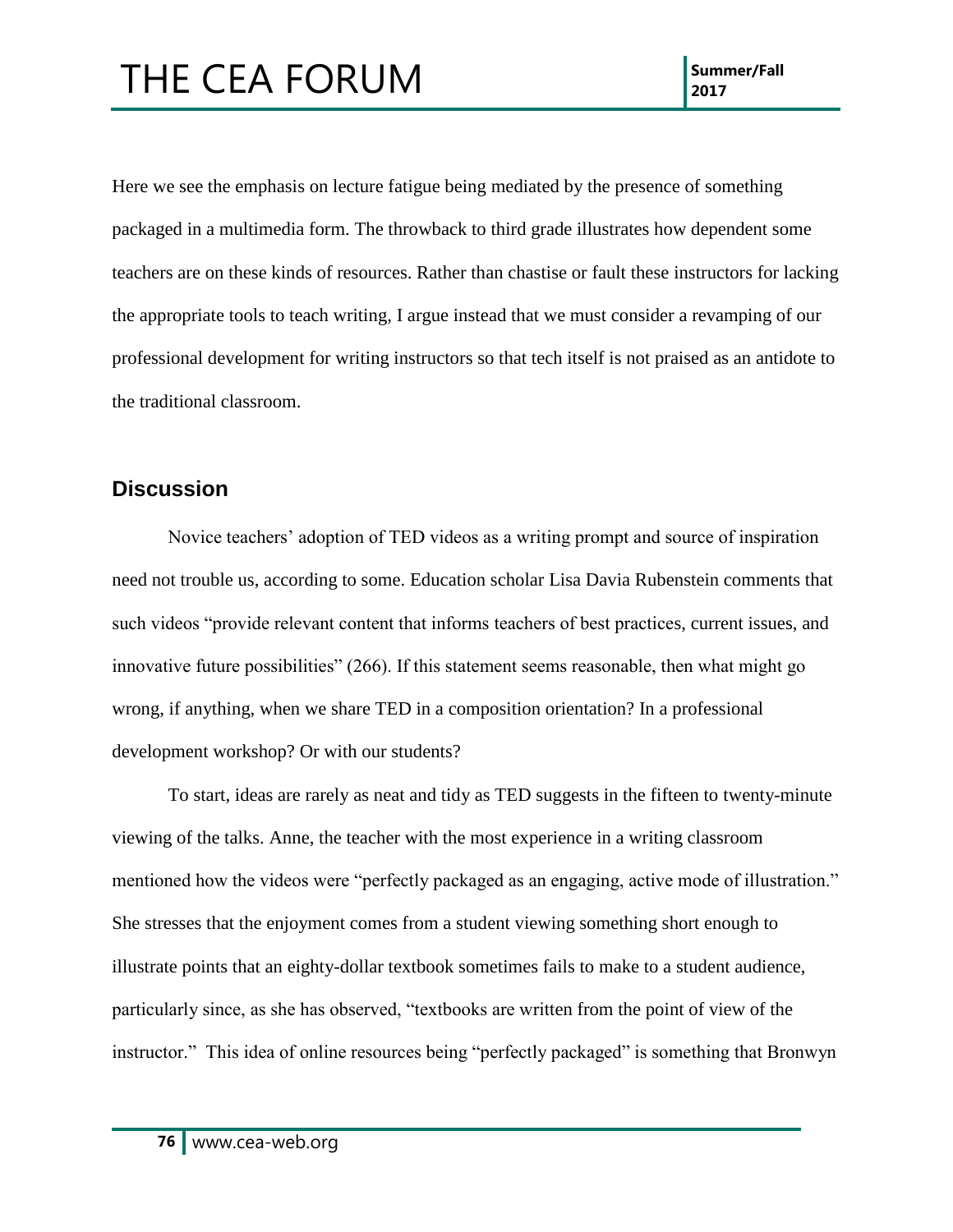Williams discusses in his critique of course management systems like Blackboard. He argues that such systems, when described in terms of their ease of use and their streamlined efficiency, often create more limitations and boundaries on knowledge than they enhance pedagogical objectives (178-79), especially since Anne also pointed out during her interview that she incorporates TED as part of her desire to keep multimodal and multimedia resources present in her classroom.

Likewise, the communication, and spread, of an idea is actually part of a larger ecology of forces that work together to determine how far it goes. Kristen Seas says that we ought to consider any idea's dissemination as one that occurs when it is "retroactively assigned to the ecology as a whole and not to any particular actor or idea within it" (63). She asks, "After all, when do we consider our work effective, when we get our idea to spread, or when our work becomes part of the constitutive environment, or when our auditors are socially susceptible?" (63). In other words, ideas don't simply spread—they entangle themselves with other agents to capture the public's attention. In other words, TED's introductory image of a water drop falling into a pond, making ripples as its effects are felt outward from the center, is not telling the full story of how things spread over time. The concentric circles moving out from the center suggest a clean, purposeful process uninterrupted by other events or forces.

In this sense, TED culture at a particular campus may suggest a need for renewed critique of what counts as effective writing pedagogy. If TED culture is so embedded in what teachers have learned from their director and those teachers have learned from other teachers (which is often the case at my particular institution), we have the problem that Sharon Crowley articulates in *Toward a Civil Discourse* when she says that "the more densely beliefs are articulated with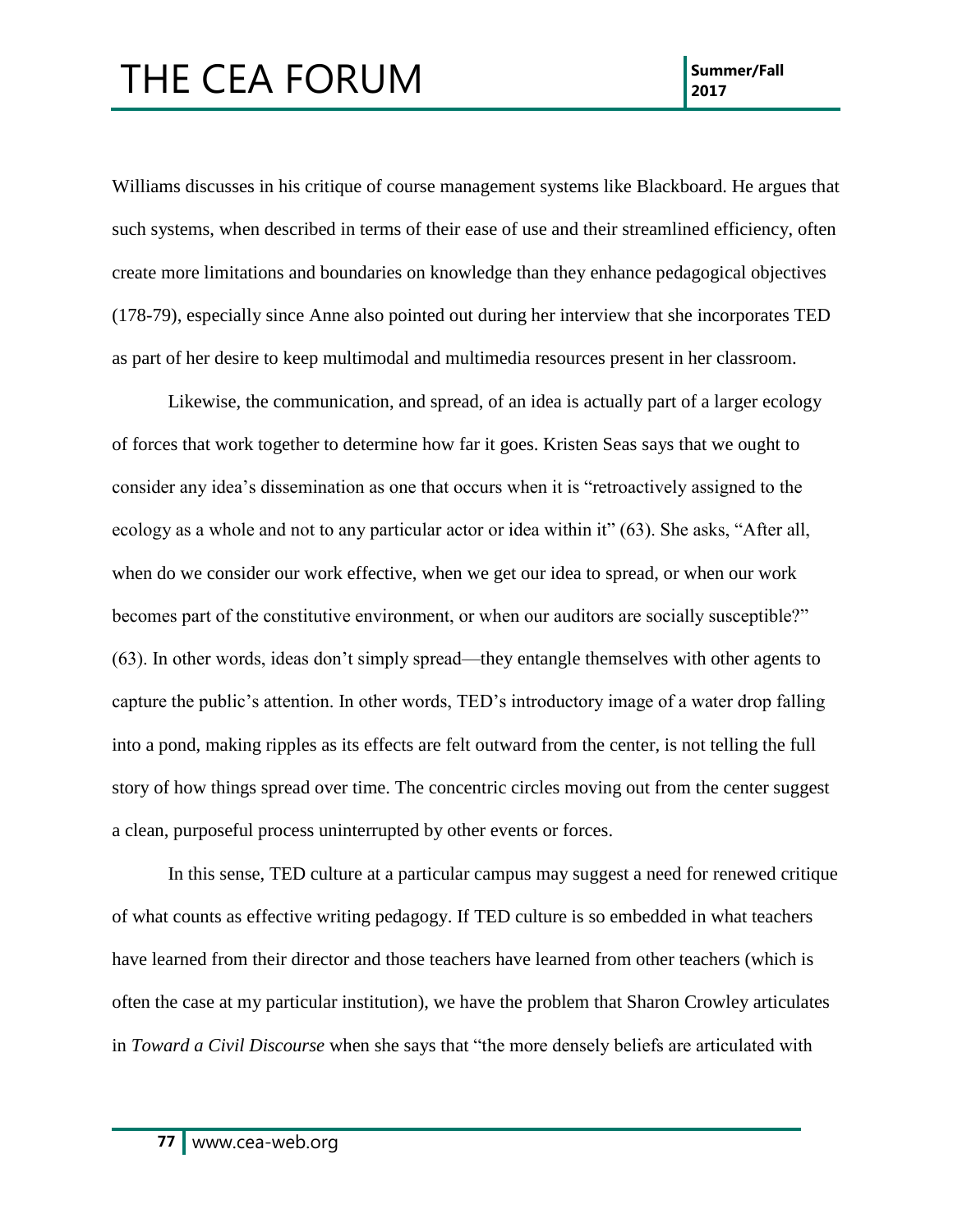one another in a given belief system or across belief systems, the more impervious they are to rhetorical intervention" (78). In other words, the more frequent and embedded TED videos are in the daily activities of a given program's ethos, the more such videos constitute their worth as part of writing pedagogy. This is not to say that the director is at fault for showing a TED talk at an opening professional development workshop and having new teachers be inspired by the message. The new teacher training sessions that many of us attend in August at various schools are entirely different rhetorical situations than a day in first-year composition. Often teachers at such sessions have not received their first paycheck, they are frightened and overwhelmed by their new responsibilities, and they are occasionally resentful to sacrifice the end of their summer by attending meetings. These tensions are often mediated by a short film that can inspire people to relax or recognize that they are not alone in facing challenges.

Yet, in such stressful circumstances, mistakes in transfer do occur. In fact, another instructor, Kate, mentions that one reason she wants students exposed to these new ideas through TED is because, like new teachers, new students at college consider their freshmen year a "terrifying time, especially in the fall semester…and a lot of them are typically younger, fresh out of high school, first time away from home." We can then see how the comfort and inspiration of a pedagogy workshop becomes the comfort offered to students unsure of how to function in a new environment. This desire to comfort and inspire is laudable in most cases, but it quickly leaves behind the same insecure teachers and students who lack the tools to perform their new roles in the classroom. The airing of a TED talk then becomes a small bandage on a much larger wound that requires attention.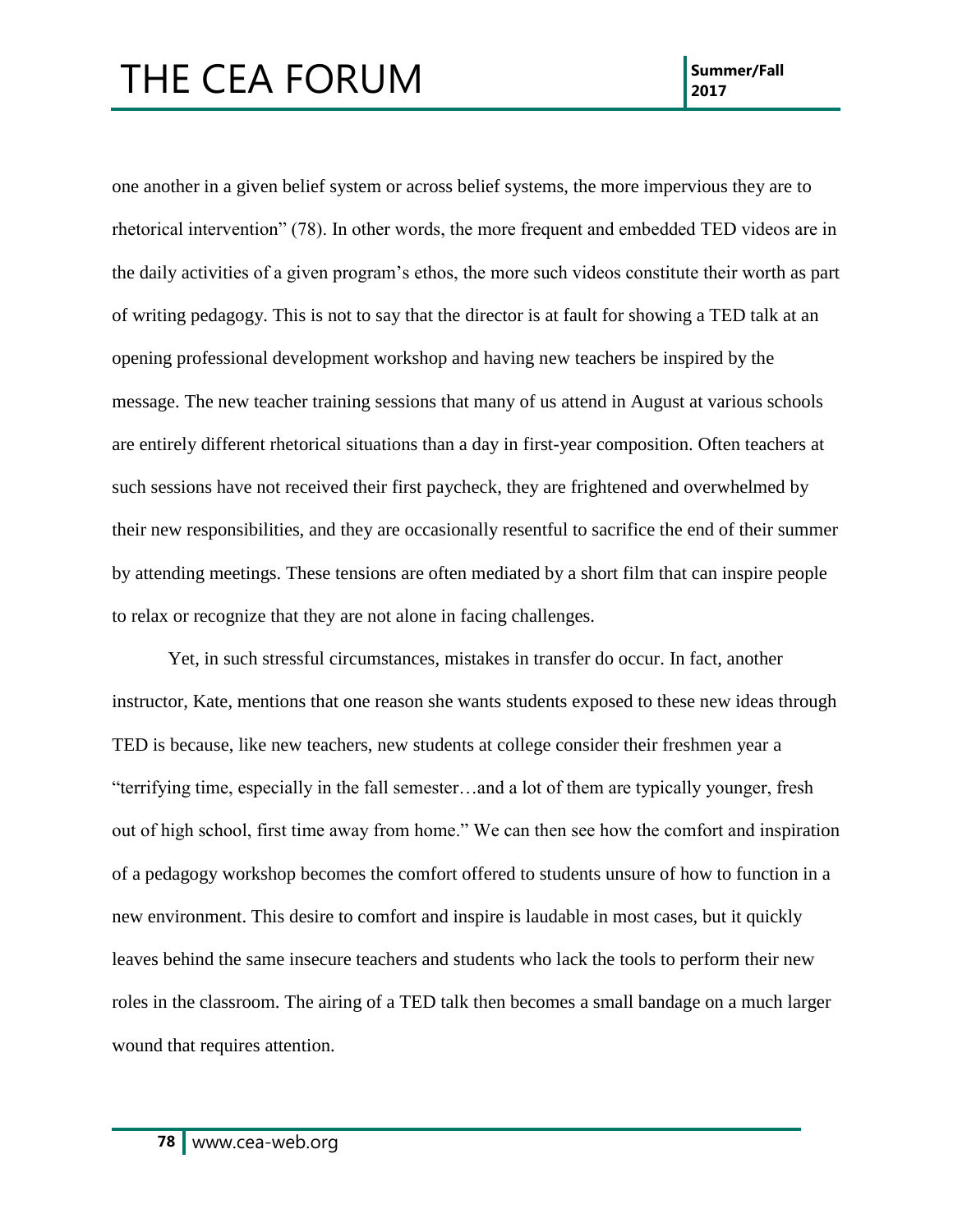One way to solve this problem is to replace the sharing of technological tools with the simulation of real classroom activity during composition orientation. The time spent showing teachers links to famous tools like TED, which could be easily distributed on a list of resources via email or shared folders, might be spent modeling how to scaffold and organize a class session so that objectives point toward specific goals for students. I have witnessed how two different universities, one large and one small, navigated composition orientation, and in both places, the orientation was a clearinghouse of sharing technical resources and gadgets that graduate students had found helpful in their instruction. While the nature of orientation may be different across regions and institutions, it is possible that the time we spend sharing our gadgets and links could be spent modeling the human behaviors that help writing instruction succeed. It is important to recognize that for some teachers an August orientation is the only exposure they have to the field of Rhetoric and Composition. Not all composition teachers have to complete a practicum course in composition pedagogy before they start teaching. In my home state, eighteen hours of graduate coursework in the field of English are all that is required to enter a room of freshmen and teach them to write.

Therefore, active modeling of lessons that help students see an idea through from start to finish is important to the content of our professional development. Seasoned instructors and professors may also do their part to point out the limitations of a tool as well as its strengths. For instance, TED talks fail to illustrate is that college writing and argument building asks for more follow through and less showmanship: projects must address opposing views, consider multiple perspectives, and suggest solutions as well as entertain the reader in the opening lines. For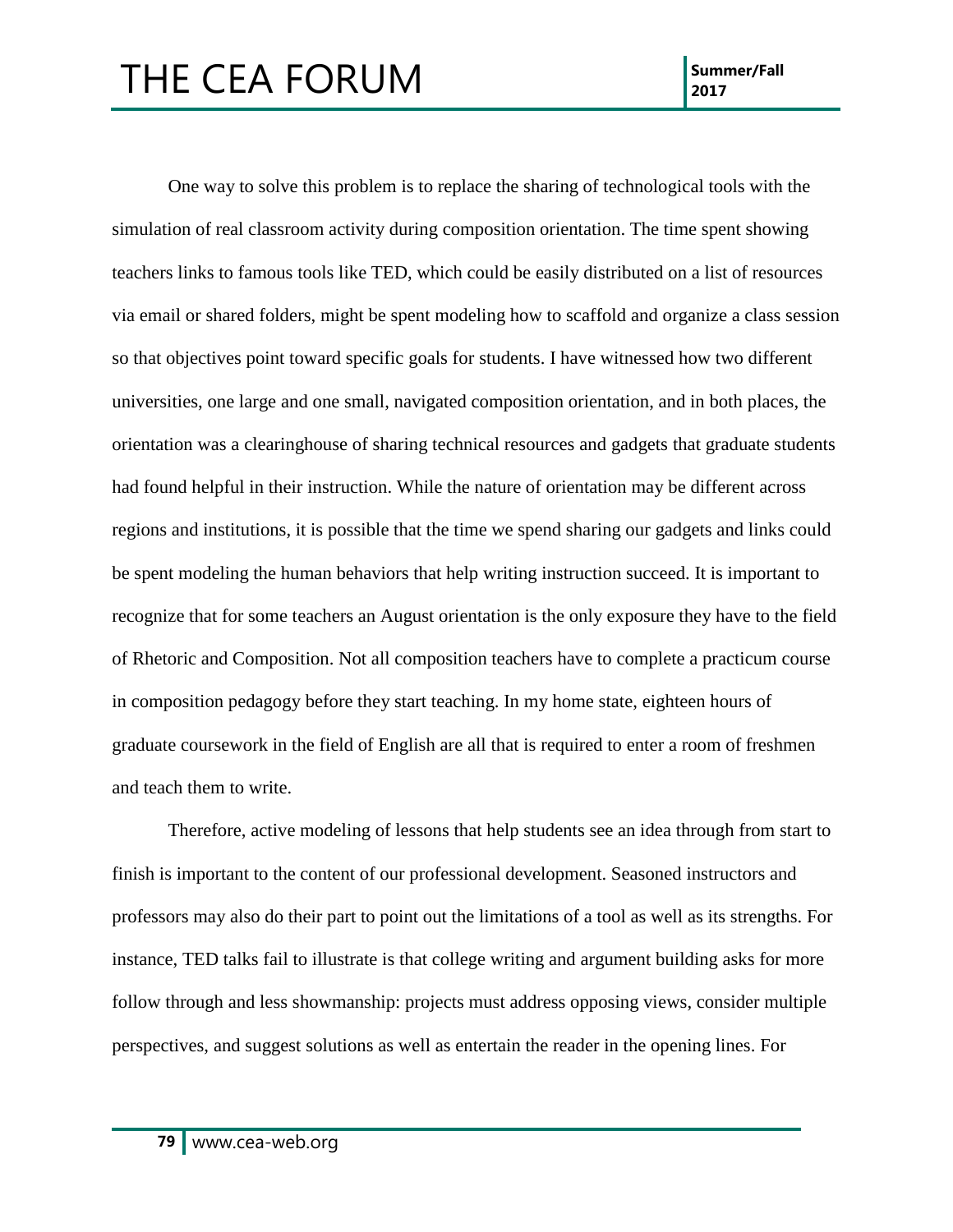example, when I teach students a unit on proposal writing, we spend the first week of this unit brainstorming problems on campus that students would like to solve. Part of this brainstorming process is narrowing down the ideas to ones that actually *have* solutions. This task helps students see the difference between a personal complaint with no solution and an actual problem to be solved. This difference is crucial to personal growth as well as development as a writer: to learn to function as adults, students must realize that complaints alone will not alter their reality but instead create the image of entitlement.

Even more important is the next step, where students are asked to carefully consider which solutions are feasible, which means taking into account how long it would take, how much it would cost, and who would need to implement the change. In thinking through these steps, students begin to understand the concept of a project's scope and the manageability of scope as they move forward to suggest a solution to any problem that might plague them in a new phase of their lives. It also forces students to create a plan for an idea, not just simply spread it and wait to see what happens.

As faculty, we know how easy it is to dream big—some of us may spend our time dreaming with other colleagues, imagining curricular changes and future scholarly projects we wish to tackle. In many cases, however, feasibility and time often limit us in what we can actually achieve. Annual reports to our supervisors then become balancing acts of what we actually achieved and what we hope to achieve in the future. On the other hand, TED videos may give the impression that idea formation itself is all we need: if we have the right idea, someone else will work out the details for us. All we need is to announce and spread the idea to make it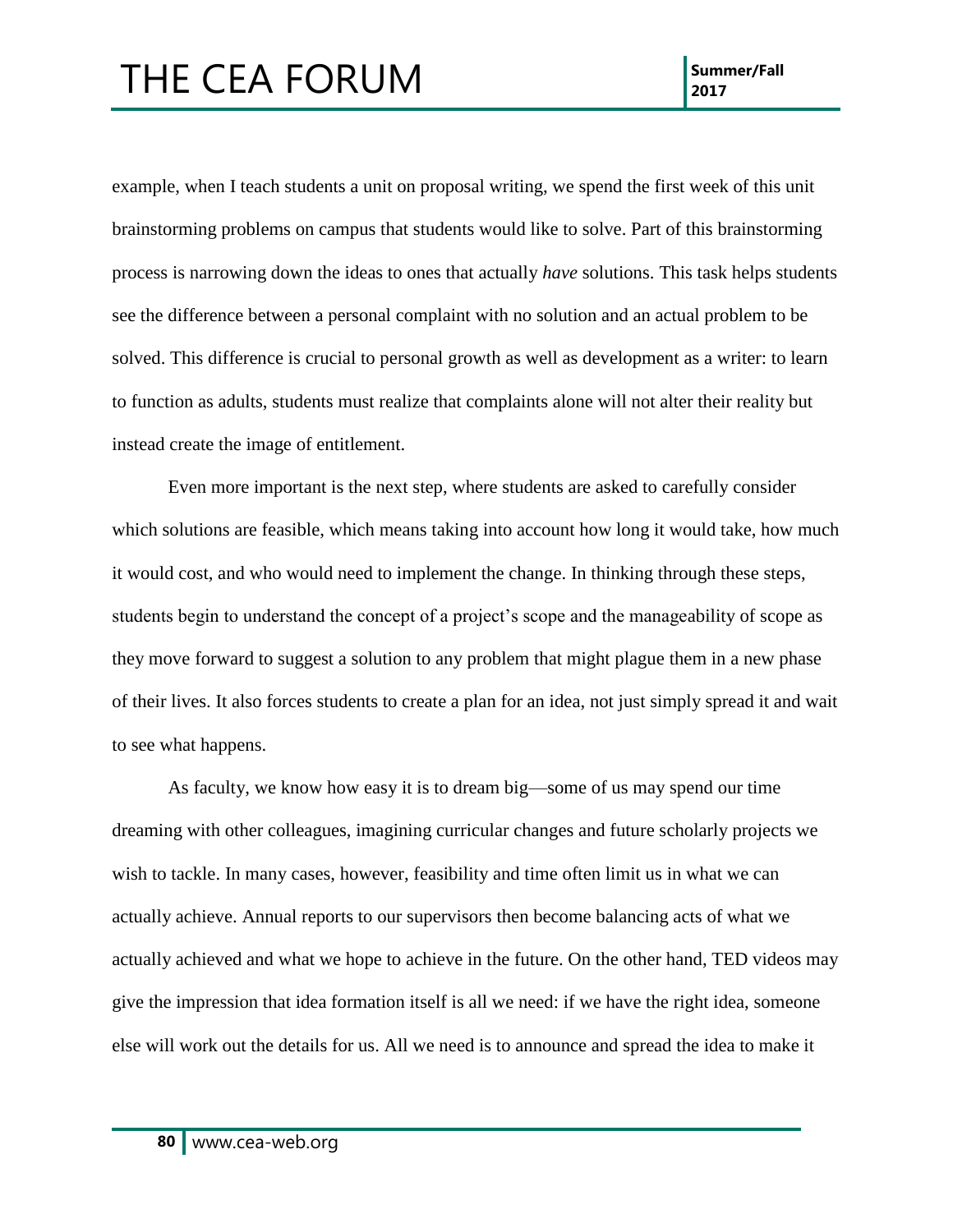come to life. At the Stevens Institute of Technology, Vinsel, reacting to the overemphasis on innovators in our culture, spearheaded a conference in April on the importance of society's "maintainers," people who "share an interest in the concepts of maintenance, infrastructure, repair, and the myriad forms of labor and expertise that sustain our human-built world." Speakers at this conference concerned themselves with disasters associated with poor infrastructure, a byproduct of innovation that often goes unnoticed. This event pushed back against the idea of idea generation as an event worthy on its own; instead, presenters called attention to how an idea's responsible and sustainable implementation and maintenance is just as, if not more, important than the original inspiration behind it.

Finally, as I mentioned earlier, the TED image of a water drop cleanly penetrating a still body of water and radiating outward is an incomplete and inaccurate picture of how ideas gather momentum over time. Suggesting that ideas regularly spread so easily is misleading to students and ourselves. As Senechal writes, "the TED Talk casts a complex problem in grand, uplifting, and unchallenging terms. While many individual TED Talks have merit, the conference as a whole has become the biggest forum for today's biggest fad: bigness itself" (16). She stresses that what we should be imparting to students is that "the best kind of study consists neither of following directions exactly nor of rushing toward innovation. It has to do with building one's knowledge and understanding of a field until insights start to come through. One need not wait years for insights, but they will deepen over time" (18). The same is true for new writing teachers, I would add. Learning to lead a classroom and help students improve their writing takes time, often years of practice. Short-circuiting that slow, sometimes messy process with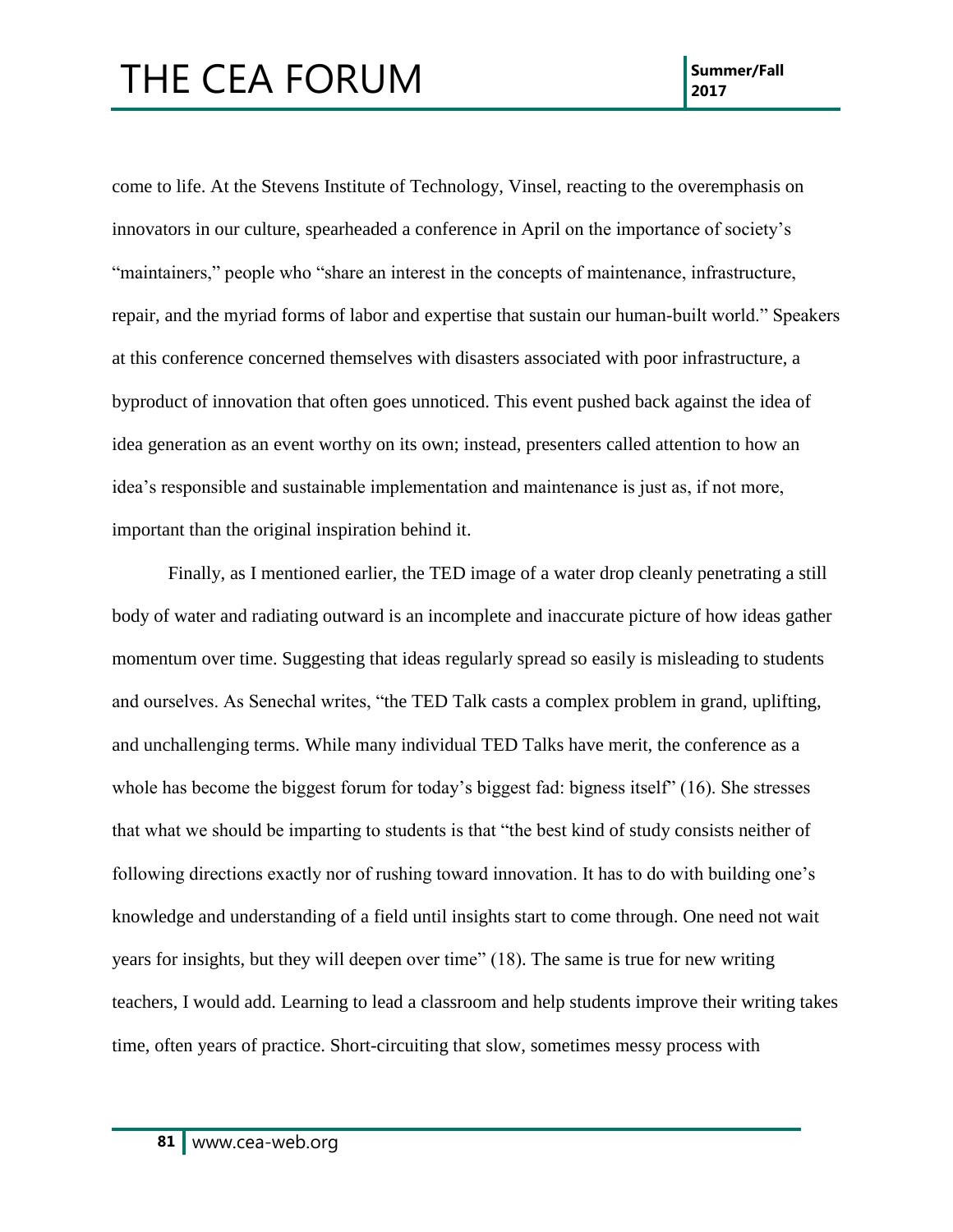inspirational quotations from TED speakers may do a disservice to novices by encouraging them to take the easy way out rather than grapple with hard questions of what it means to be a writer, to teach writing, and to encourage others to engage in more writing that does not simply glamorize the spread of a big idea.

I am grateful to the teachers I interviewed for opening up about their pedagogical motivations and gaps in training. I am also grateful for their honesty in commenting on TED as a way to vary instruction and inspire people. In fact, I also have one TED talk I share with students: Susan Cain's "The Power of Introverts." I often use this talk to supplement a discussion on purpose and informative writing. In watching Cain and listening to her comments about what it means to be an introvert in an extroverted society, I hope my students understand that the information Cain shares is also a call for change in our classrooms and workplaces. This study of informative writing as both informative and persuasive is one we discuss as we interrogate the idea that a writer usually has only one purpose. In some cases, the viewing of this video is met with a few students who simply play on their smartphones and groan about the overuse of videos like TED. In other cases, the students are grateful, particularly the introverted ones, that I took time to select a speech that speaks directly to their lives. I have seen students take notes and get more energized by the presence of a new speaker in the day's lesson. Often it depends on how I frame the viewing of the text. On days where I simply "share" the video and stress my enjoyment of it, students fail to find meaning. On days I stress the goal of analyzing the speaker for her purpose and then writing down a list of examples that she shares to make her point, students accept TED's presence as a logical extension of my class lesson.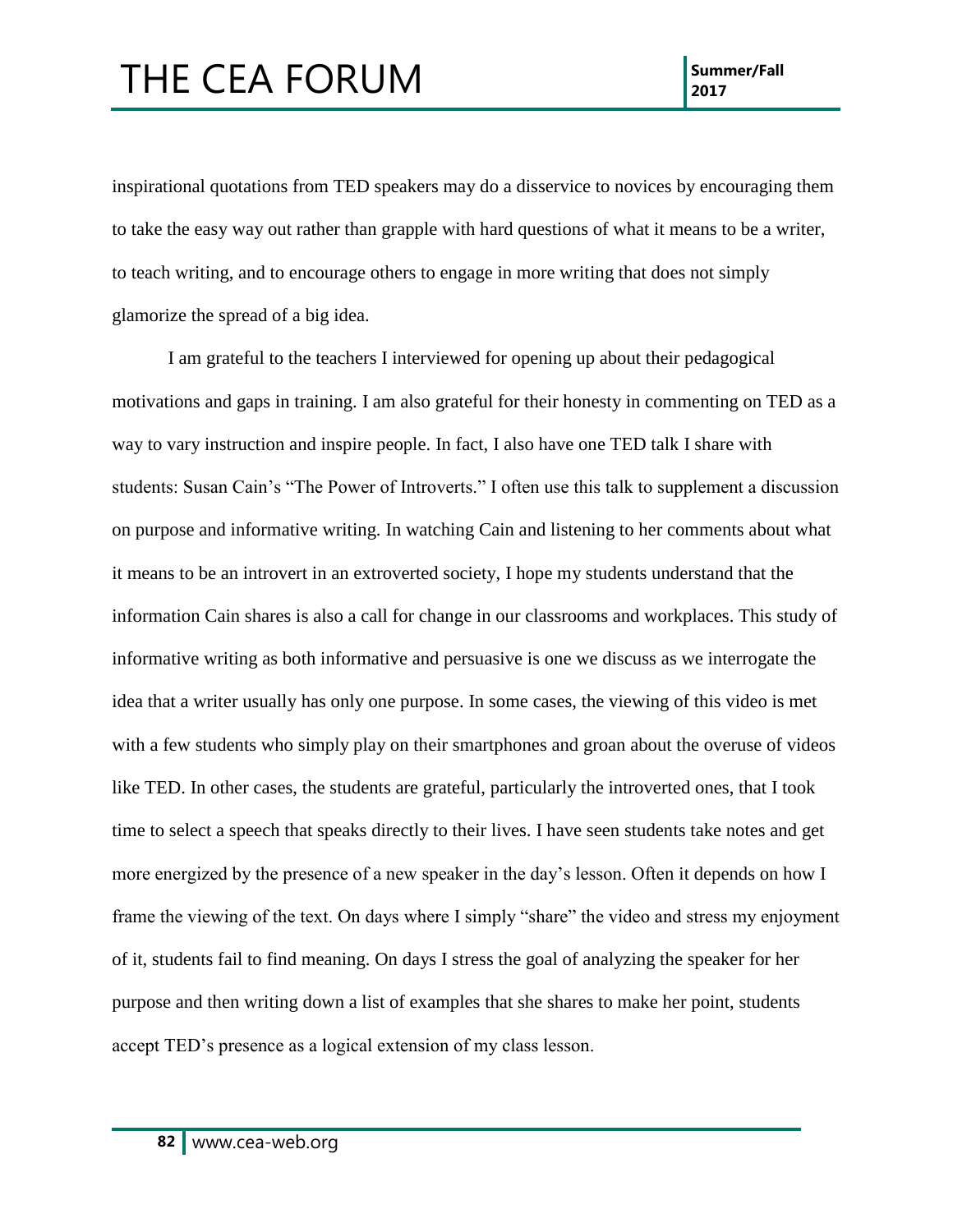However, this small team of TED enthusiasts on my campus may speak to a larger pattern of technological seduction that may, at times, muddy the process of showing students how writing and research actually work. Our own investment and excitement in a resource may fail, at times, to infect the students in our charge; however, when it does infect them, we face the consequences of students growing up to share TED Talks in their own classrooms or business meetings without critically assessing the way in which ideas "spread." Such viral transmission and widespread acceptance of a resource prevent what Crowley referred to as "rhetorical intervention," an event we require of ourselves periodically in order to grow responsibly as leaders of a classroom. At times we as teachers, both new *and* experienced, need to assess when and how a technological resource ceases to be a tool and becomes the heart of pedagogy itself. In the case of TED, if writing becomes secondary to theatrical and packaged inspiration, then the work our students complete, especially the kind in which they write to propose a change or improvement to communities surrounding them, will not show attention to sustainability or material consequences. It is up to us to teach the value of ideas that evolve over time rather than simply praise the "big ideas" shared in eighteen minutes of video.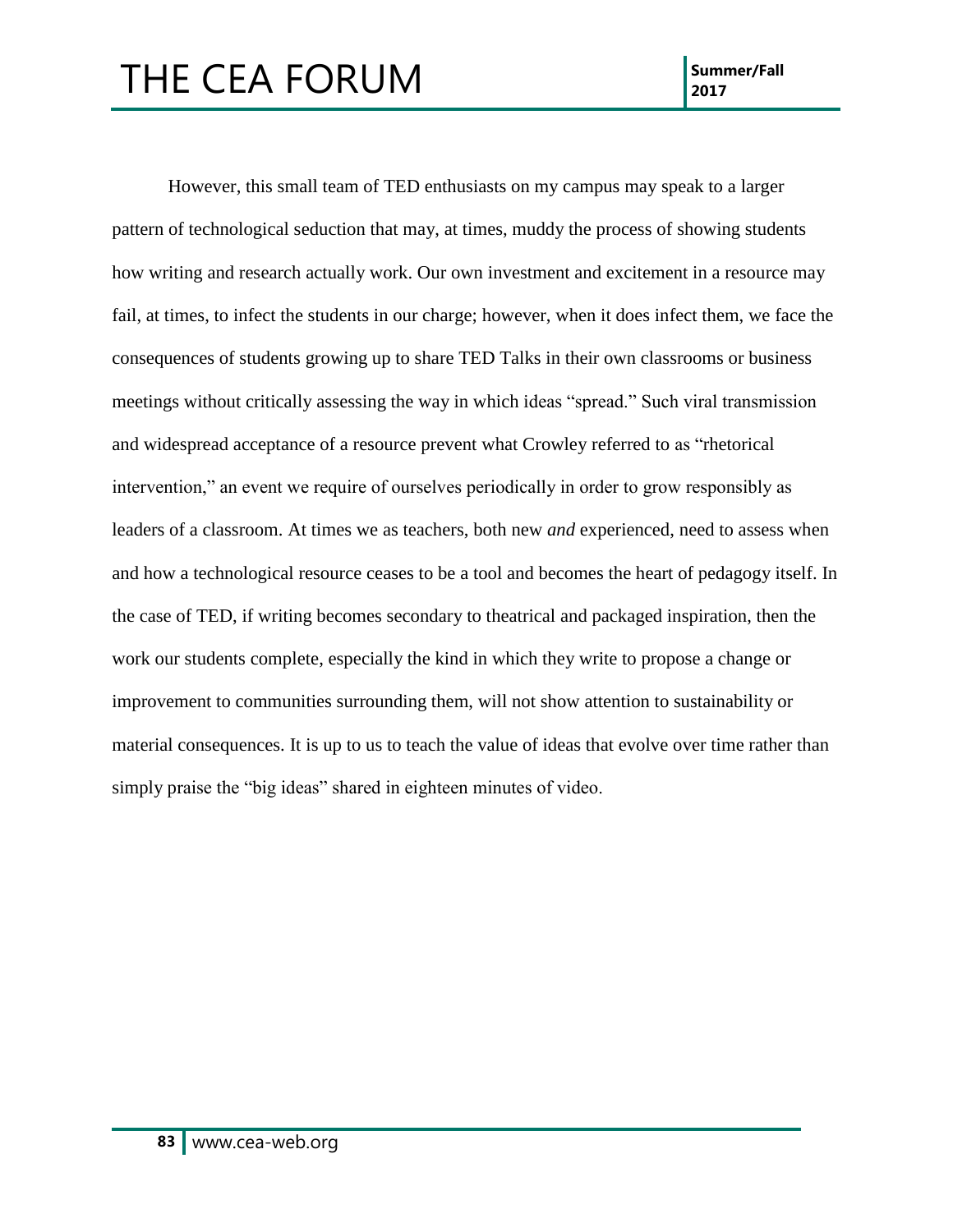### **Appendix**

Questionnaire: Writing Teachers and TED videos

Answer these questions to the best of your ability, keeping in mind there is no right or wrong answer to give. Circle the choice that you feel best reflects your pedagogy.

- 1. As a composition teacher, I use TED videos in my instruction
	- a. at least 3 times a month
	- b. at least 3 times a semester
	- c. once a semester
	- d. never
- 2. I am familiar with TED's mission statement and history.
	- a. yes b. a little c. not really d. no
- 3. I FIRST learned about TED videos
	- a. browsing online or following links
	- b. from a friend or family member
	- c. in a meeting or workshop connected to my employment
	- d. when a teacher used them in undergraduate or graduate courses
	- e. other: \_\_\_\_\_\_\_\_\_\_\_\_\_\_\_\_\_\_\_\_\_\_\_\_\_\_
- 4. When I use TED videos in the classroom, I use them in the context of facilitating
	- a. idea formation b. research c. presentation skills d. all of these e. other: \_\_\_\_\_\_
- 5. If I use a TED video, the MOST important criterion in my selection is that:
	- a. the video is ranked highly in popularity on TED's website
	- b. the topic fits the theme of the writing class
	- c. the speaker is particularly inspiring and likable
	- d. the speaker is someone whose research should be explored more deeply
	- e. other:
- 6. After sharing a TED video with students, I immediately
	- a. focus on the inspirational parts of the message
	- b. stress the limitations of the knowledge shared
	- c. encourage critique or counterpoints from students
	- d. encourage students to summarize main ideas
	- e. other:  $\Box$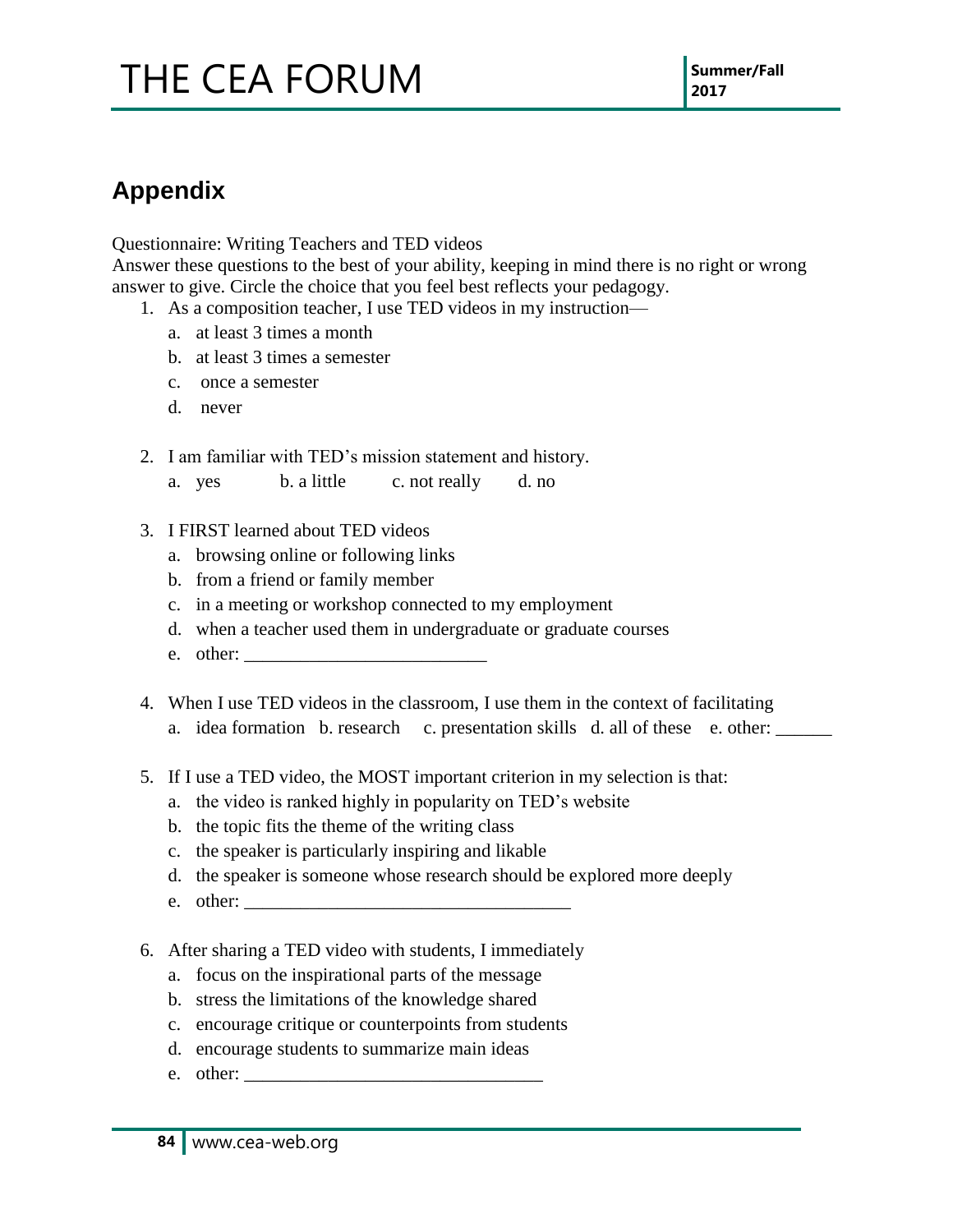### **Works Cited**

"About—Our Organization." *TED: Ideas Worth Spreading*. TED.com.

- Adler-Kassner, Linda. "The Companies We Keep or the Companies We Would Like to Try to Keep: Strategies and Tactics in Challenging Times." *WPA: Writing Program Administration*. vol. 36. 1, 2012, pp. 119-140.
- Bartholomae, David. "Inventing the University." *Cross-Talk in Composition Theory*, edited by Victor Villanueva and Kristin Arola, 3<sup>rd</sup> ed., NCTE, 2011.

Bratton, Benjamin. "We Need to Talk about TED." *The Guardian,* 30 Dec. 2013, April 2016.

- Bruffee, Kenneth. "Collaborative Learning and the 'Conversation of Mankind.'" *Cross-Talk in Composition Theory*, edited by Victor Villanueva and Kristin Arola, 3<sup>rd</sup> ed., NCTE, 2011.
- Burke, Kenneth. *The Philosophy of Literary Form: Studies in Symbolic Action*. 3rd ed., U of California P, 1973.
- Cain, Susan. "The Power of Introverts." *TED: Ideas Worth Spreading*. TED.com.

Crowley, Sharon. *Toward a Civil Discourse*. U of Pittsburgh P, 2006.

*English Composition Guide 2015-2016*, Fountainhead P, 2015.

- Finer, Bryna Siegel. "Critical Praxis for Researched Writing: A Rhetorical Model for Teaching Students to 'Do Research.'" *Journal of Teaching Writing*, vol. 28.2, 2013, pp. 41-66.
- Friedman, Sandie. "This Way for Vampires: Teaching First-Year Composition in 'Challenging Times.'" *Currents in Teaching and Learning*¸ vol. 6. 1, 2013, pp. 77-84.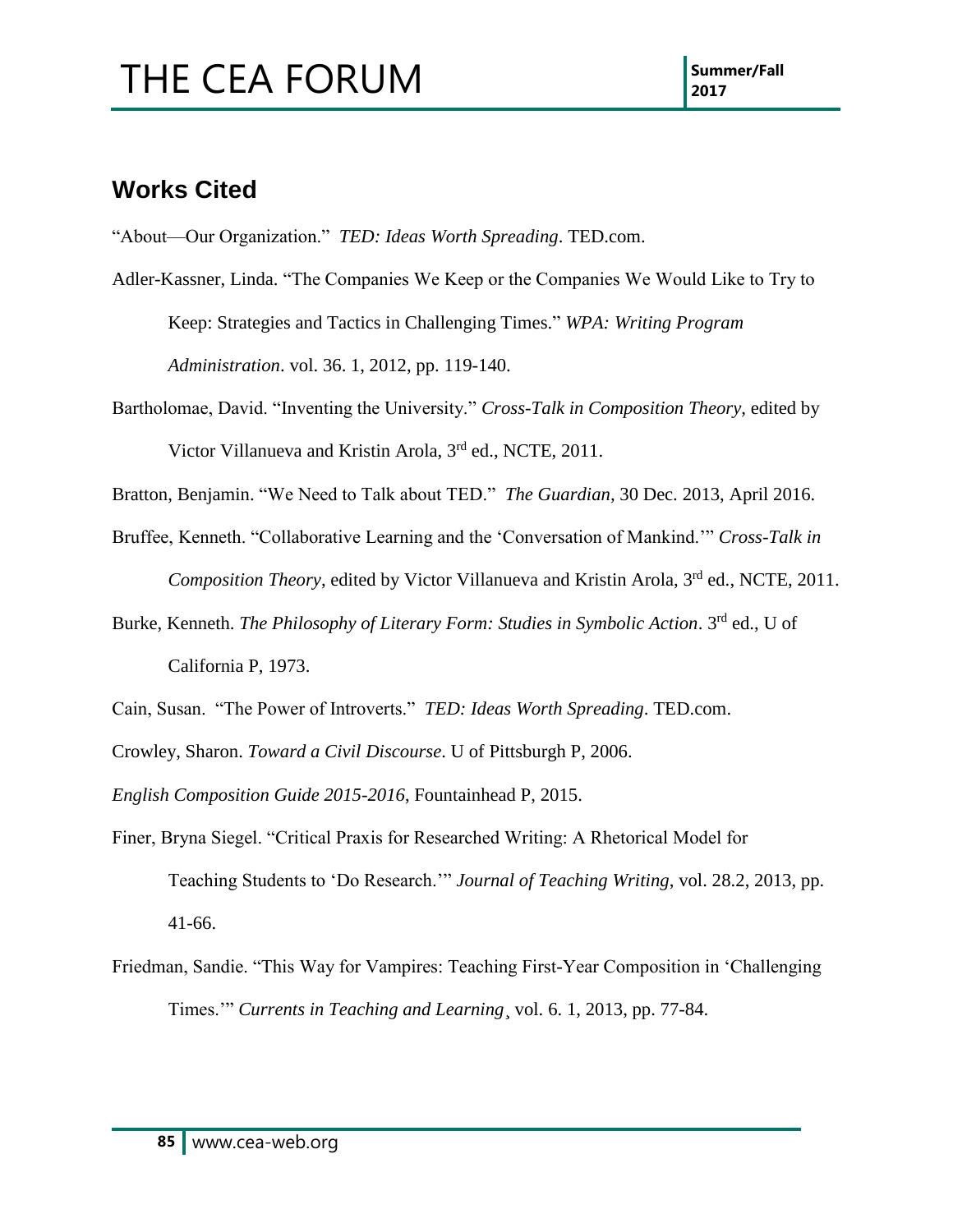- Friesen, Norm. "The Lecture as a Transmedial Pedagogical Form." *The Educational Researcher*. vol. 40. 3, 2011, pp. 95-102.
- Graff, Gerald, Cathy Birkenstein, and Russel Durst. *They Say/I Say with Readings: The Moves that Matter in Academic Writing*. 2nd ed., Norton, 2011.

Harris, Joseph. *Rewriting: How to Do Things with Texts*. Utah State UP, 2006.

- "History of TED." *TED: Ideas Worth Spreading*. TED.com.
- Kopelson, Karen. "Sloganeering our Way to Serenity: AA and the Language(s) of America." *JAC*, vol. 27. 3-4, 2007, pp. 591-636.
- Robbins, Martin. "The Trouble with TED Talks." *New Statesman*, Sep 2012.
- Rubenstein, Lisa DaVia. "Using TED Talks to Inspire Thoughtful Practice." *The Teacher Educator*, vol. 47. 4, 2012.

Russell, Andrew, and Lee Vinsel. "Hail the Maintainers." *Aeon*, 7 Apr. 2016.

- Sanchez, Raul. *The Function of Theory in Composition Studies*, State U of New York P, 2005, Print.
- Seas, Kristin. "Writing Ecologies, Rhetorical Epidemics." *Ecology, Writing Theory, and New Media*, Ed. Sidney I. Dobrin, Routledge, 2012, pp. 51-66.
- Senechal, Diana. "The Folly of the Big Idea: How a Liberal Arts Education Put Big Fads in Perspective." *American Educator*, Winter 2012-13, pp. 15-40.
- Sirc, Geoffrey. "Never Mind the Tagmemics, Where's the Sex Pistols?" *College Composition and Communication*, vol. 48. 1, 1997, pp. 9-29.

Vinsel, Lee. "The Maintainers: A Conference." *Stevens Institute of Technology*, 7 Apr. 2016.